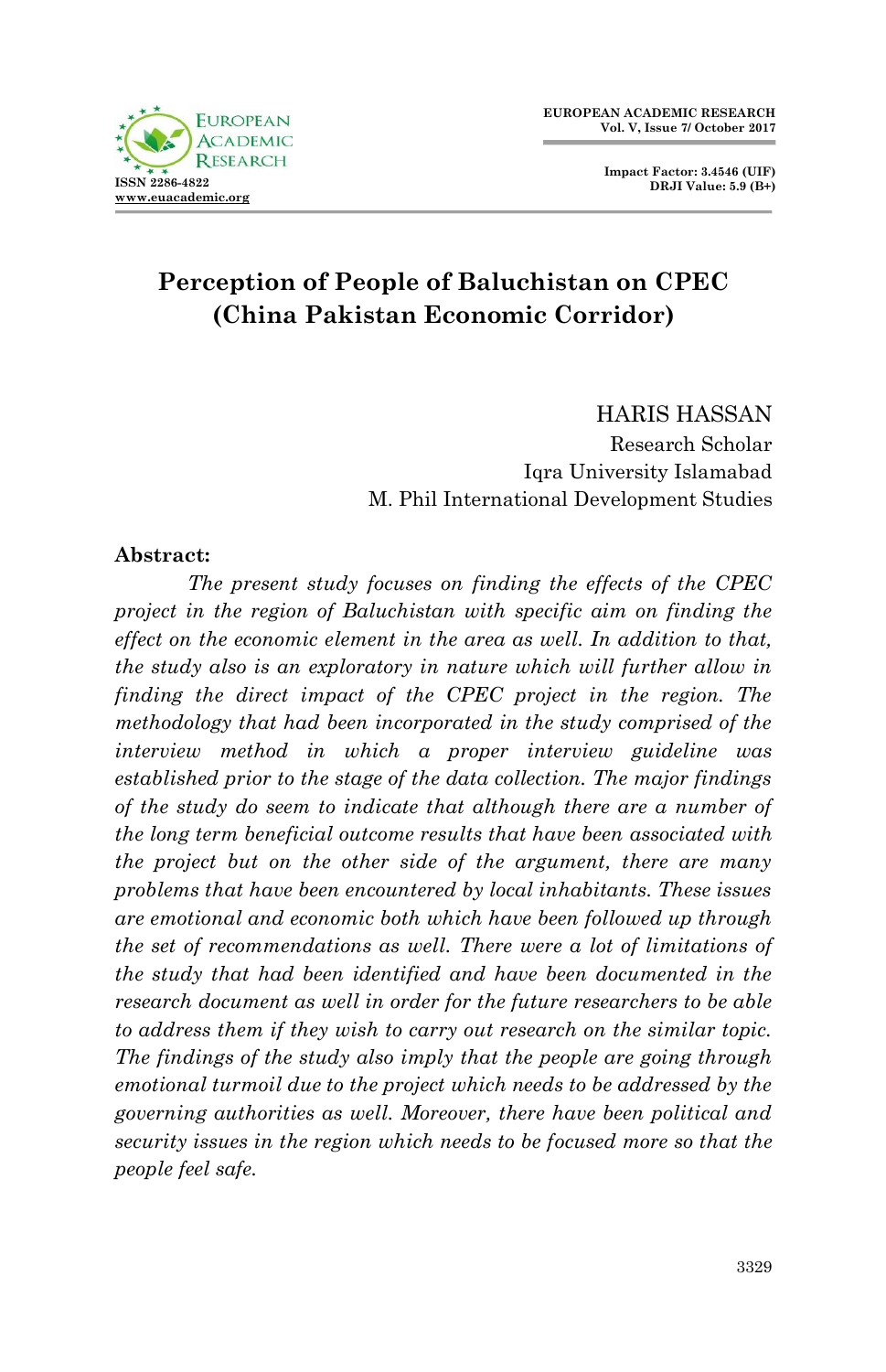**Key words:** CPEC, Baluchistan"s Perception, Pakistan Economy, CPEC a joint venture, Baluchistan context, Economic Benefits, Security concerns, People displacement

## **INTRODUCTION**

Over the past few years, a lot of development has been carried out in the remote areas of Pakistan to have the economy sustained as well as to achieve the best out of the resources that are present across the country. Many of the projects have been introduced such as the project of China-Pakistan Economic Corridor (CPEC) itself that helps in the growth of the country. It has been said that Pakistan and China both will benefit a lot from the project and it is expected that there will be a huge economic boom for the country. This will also allow more job openings for the Pakistani youth and it will enable the country to pay the debts back and it is expected in the long run that the project would come up with a lot of beneficial outcome results as well.

In addition to that, it is also expected that there will be industrial development in the country that will make an effective use of the raw materials that are not much utilized due to a number of reasons. One of the reasons that have been identified is the lack of approach which will be solved out by means of the CPEC. Also, it is expected that many of the security problems will be very much addressed which will make the peace keeping strategies a lot more manageable. This will also decline the rate of terrorism in the region for the fact that people will be manageable and proper check and balance strategies will be implemented.

Pakistan is rich with the natural resources which also include the sea port that could be made use of. A number of other countries will make use of this project that will give a long term benefit to the economic growth of the region. It will also enable the sea forces such as Pakistan Navy a lot stronger.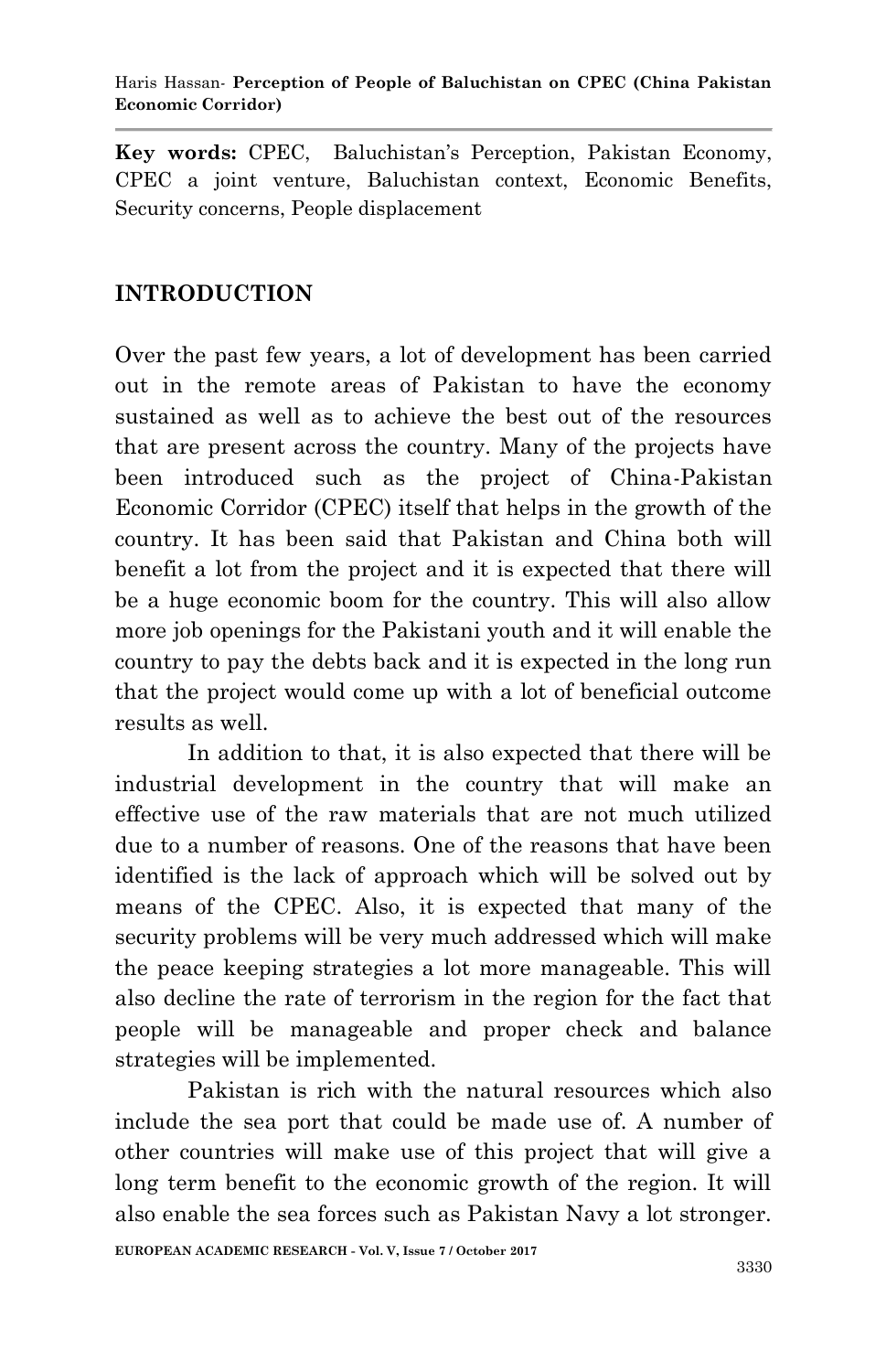But all of these are mere assumptions and it would be seen once the project is completed and examined afterwards that whether there were benefits for the country as a whole, China, the region of Baluchistan or not? This has been known to be a huge question mark that could be linked directly with the CPEC project and it needs to be further explored which has been the reason for the present study to be conducted and scrutinized.

China-Pakistan Economic Corridor is a joint program that has been carried out mutual operation of the two countries, which should bring benefits to both regions in terms of economic growth with sustainable development. It was said that Pakistan and China will benefit greatly from the project and is expected to have a major economic boom for Pakistan. It also enables more jobs to young Pakistanis and allows a country to pay off debts and it is expected that in the longer term, the project presents a number of positive results as well. Moreover, it is also expected that the development of the industry in a country, which effective use of raw materials that are not widely used due to a number of reasons. There is a deployment of Pakistani forces in the area, which allows taking strict measures against all kinds of serious threats. It could be seen that no specific research has been done in the past that has addressed the issue of Balochistan in terms of CPEC project, because it is a newly developed debate and the newly launched project. The project is expected to produce significant results for the country's progress. But rational study shows that the project could not only have positive outcomes, but have some negative sides as well. Balochistan is experiencing serious problems of violence and security threats. The study aims to determine the economic impact of CPEC in Balochistan.

The China–Pakistan Economic Corridor is a combination of infrastructure projects which are under the construction throughout Pakistan. Originally their value was \$46 billion; however, the value of CPEC projects is now increased to \$54 billion. CPEC is intended to improvise the Pakistani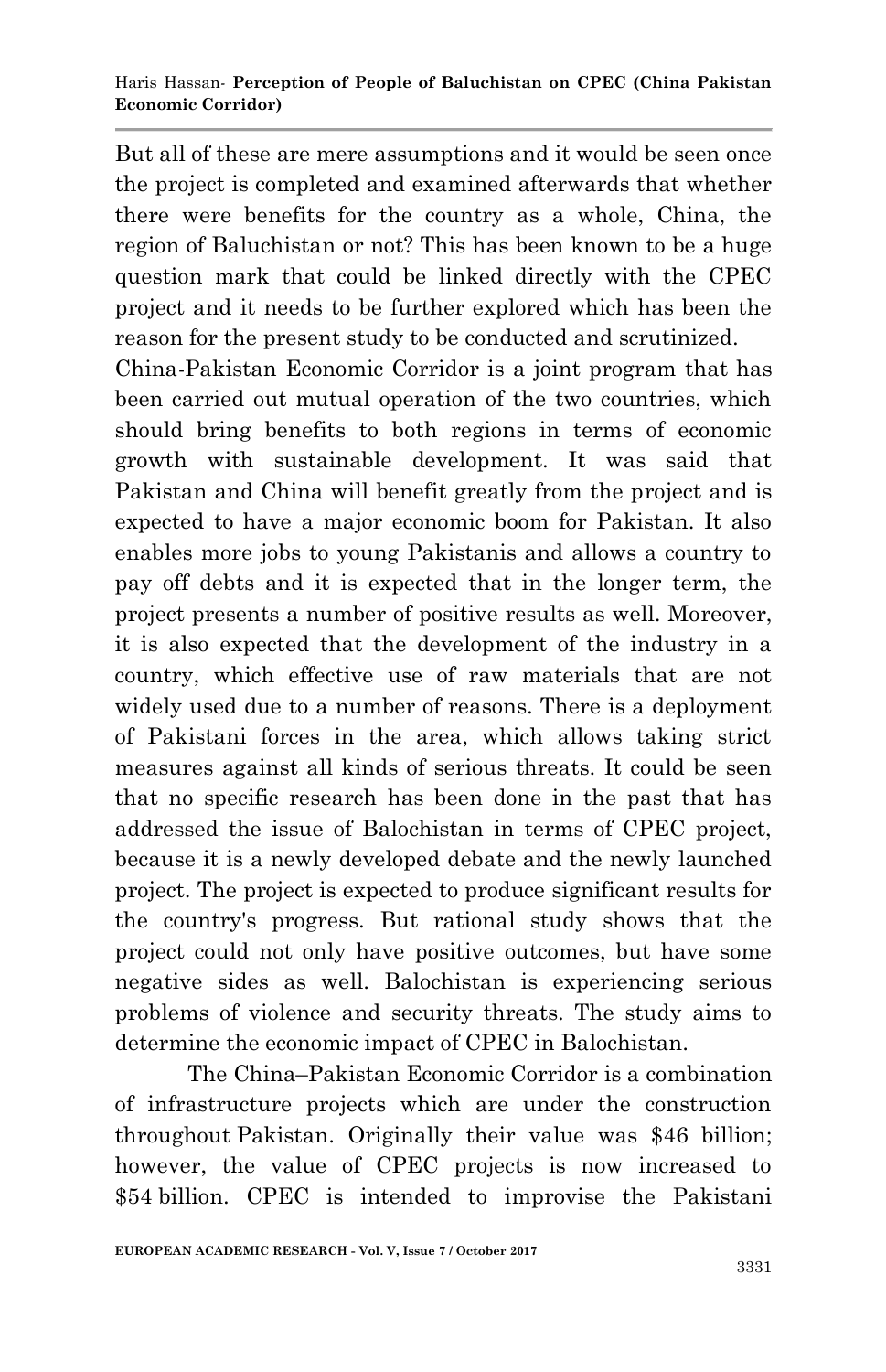economy through rapid construction of modern transportation facilities, establishment of special economic zones along with an augmented power generation capacity for the population of Pakistan. (Hussain, Tom 2015)

CPEC inauguration and continuation will open up new employment opportunities for the people of Baluchistan. Gwadar is the center of CPEC plans and it is expected that such vast initial investment, people in Baluchistan will facilitate with the opportunities provided. They will also get the chance to improve their qualifications and experience, making ways for future developments. Gwadar is expected to transform into economic hub. Baluchistan can have number of economic benefits from CPEC project in long term (Dr. K, Muhammad)

Although, Baluchistan is rich in minerals but the rugged terrain and lack of infrastructure hindered with the development of this area, however, it is expected that with foreign investment and expertise, the area will soon transform, resulting in adequate supply of minerals to the whole country and beneficial exports with other nations.

The locals in Baluchistan who are running small scale and medium scale industries will find a chance to promote their goods and services to the neighboring countries. They will have more fame and value in the next country.

Gwadar will transform into economic hub, leading to thousands of opportunities for the people. There will be chances to double the economic development. Apart from the economic advantages, people will also have the chance to improvise their skills and learning through education. Young people can study in the neighboring countries and enhance their skills.

The minerals in Baluchistan which are difficult to extract because of the rugged terrain and poor population will be extracted by the Chinese engineers and highly developed machinery. This can then be used for export and transferred to the entire country resulting in gradual development of Baluchistan and the whole nation, as well.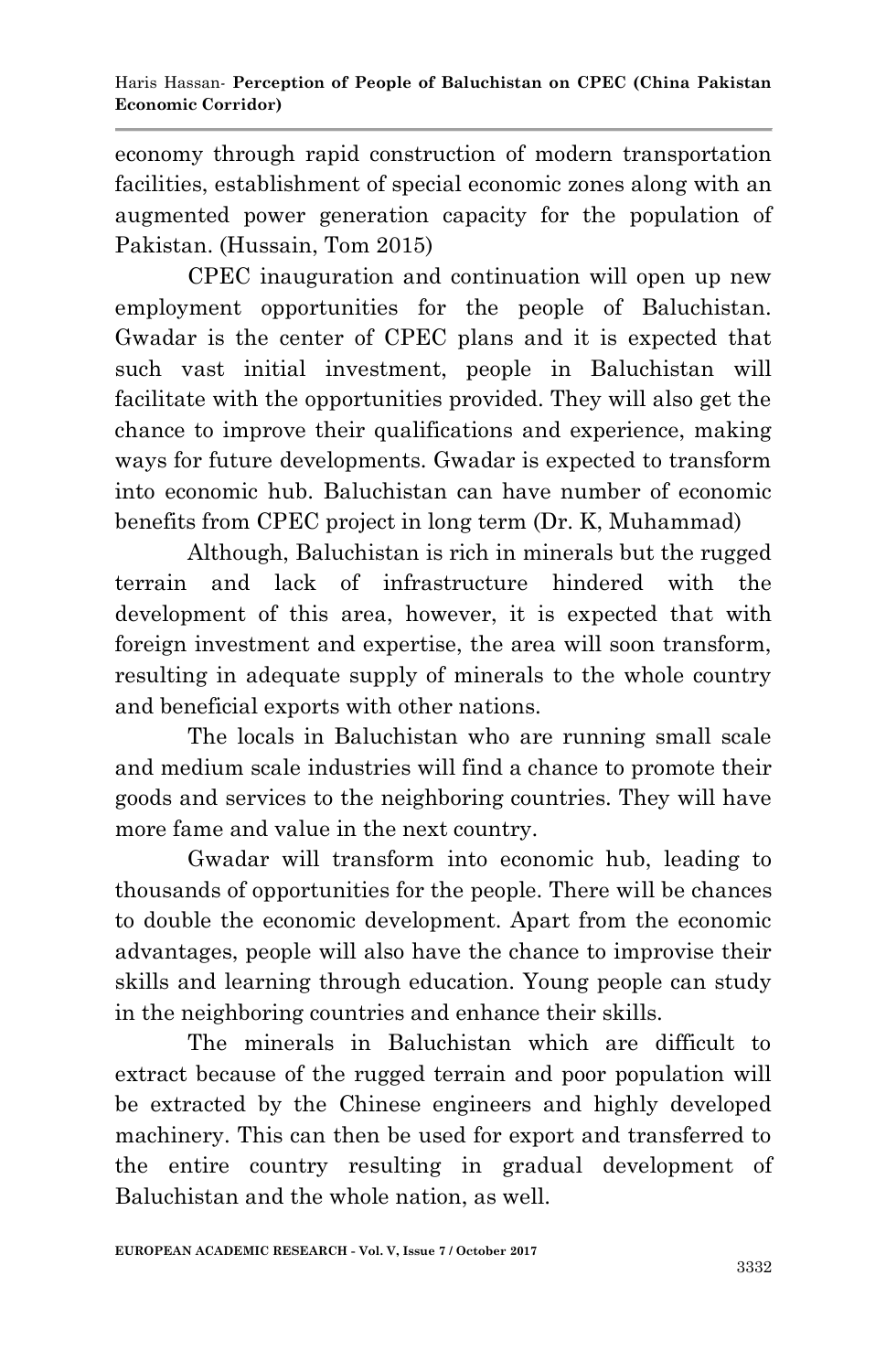Haris Hassan*-* **Perception of People of Baluchistan on CPEC (China Pakistan Economic Corridor)**

Currently Baluchistan may not be the main beneficiary of the project the reason being low level of skills, experience and low literacy ratio of the province. But in long term if the government strategies regarding capacity building of Baluch people are carried out and well implemented the people can be lives can prosperous. There are some other issue i-e social, political, economic and security issues. To make the province develop these issues are required to be addressed by the government officials. Provincial government must be empowered in order overcome the issues and set the priorities in-line with problems. CPEC is expected to enhance employment opportunities which would in turn improve the lifestyle of the people. (Expert Opinion).

There will be eventual technical and vocational development of this sector. People will be given the education and training. They can then use those skills to participate in the process of economic transformation of Baluchistan. Employment of locals will increase their morale and motivation as the projects will be improving their own state.

The proposed construction of the new airport will cover land area of 4000 acres. This airport will allow people from Baluchistan and Gwadar to have direct access to the rest of the world. This will be the biggest airport of Pakistan and will have immense economic as well as social importance for Baluchistan. Local shops and houses will be replaced by more organized and technical shopping malls and high elite residential places. Such developments of urbanization will result in gradual modification of the outlook of local people, creating them more broad-minded and this will impact on economy of the sector greatly.

New developments will come with new challenges for provincial and federal governments. The people in Baluchistan are presently involved in mining but the rugged terrain does not allow for free development of mining sector. It is proposed that CPEC will focus on enhancing the activity of mining.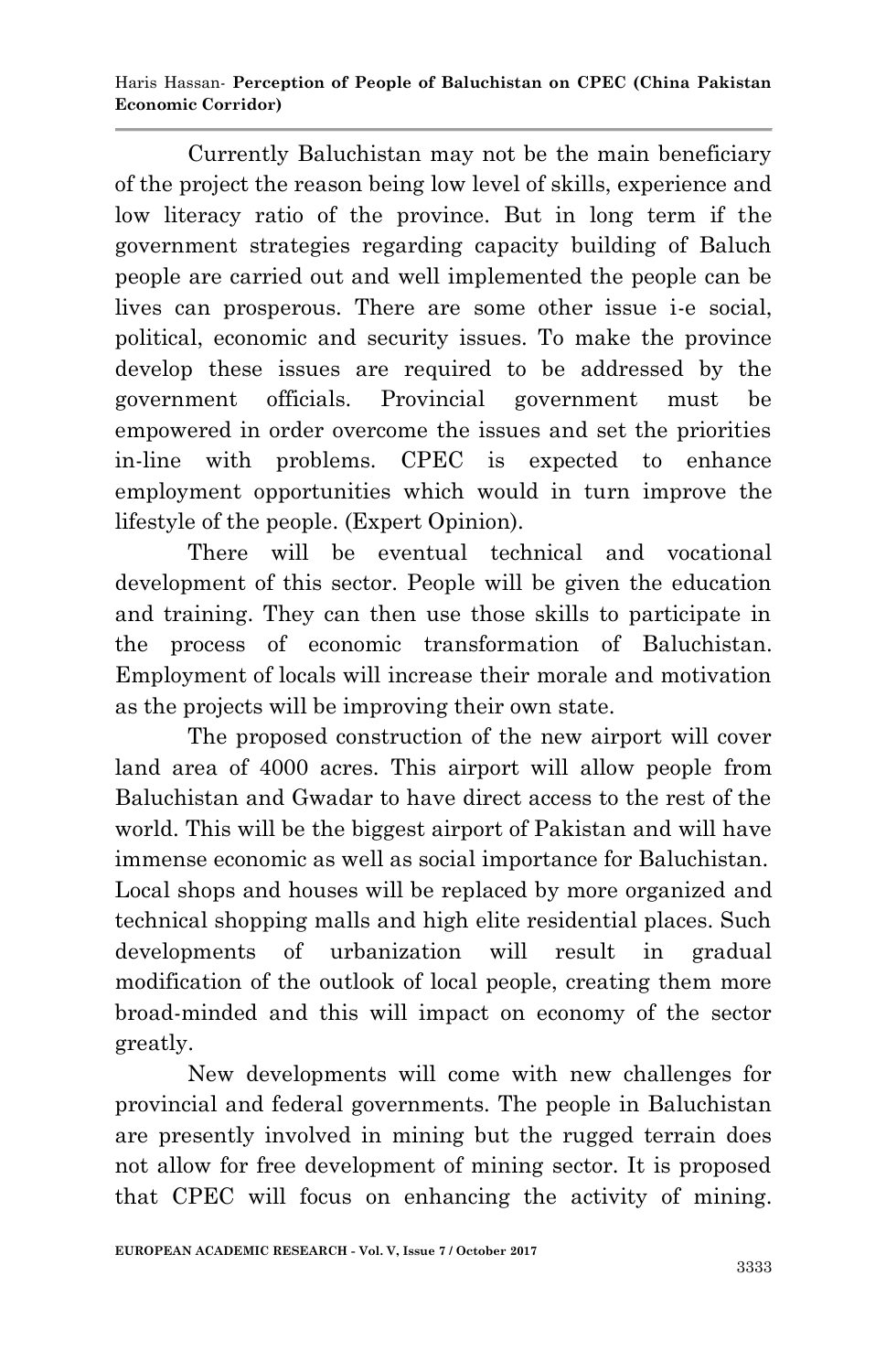Nonetheless, this field involves a lot of risk factor for the people and the accidents may happen in mining activity at all the time.

The importance of Baluchistan has grown beyond all the boundaries but it is also a possibility that the Gwadar centric projects will be negligent of the rest of the area. The locals rightly fear that they may be made to make sacrifices but the entire economic advantages are availed by Gwadar which would be an unfair result.

The transportation facilities that will be present because of the projects will allow the foreigners to enter easily into the Baluch region; this may bring disadvantages such as unfair exploitation of poor locals or corrupt activities against Pakistan. There have been many major attacks in Baluchistan sector. An attack on 8th August resulted in the deaths of 95 people. It was found that this attack was carried out by India because India opposes the CPEC. Such violent acts have been conducted repeatedly by Indian agency RAW and Afghan forces because they aim to stop the CPEC projects. Indians believe that this project will pass through the Indian-occupied Kashmir and this cannot be tolerated by Indian government.

Arrival of the foreign engineers and architects may disturb the locals. Their arrival may also result in fewer opportunities for the local people because they are not trained and educated enough to carry out the highly technical tasks. The minor tasks such as mining and digging still remain with the poor local people. This eventually results in their belief that CPEC has the potential to snatch away their opportunities.

China Pakistan Economic Corridor has arrived into the country with major pre-occupations by the local people at both sides of the border. There are, indeed, many benefits and disadvantages associated with this project. They are to be eliminated by the government authorities and people in-charge of this project. The support and agreement of locals is direly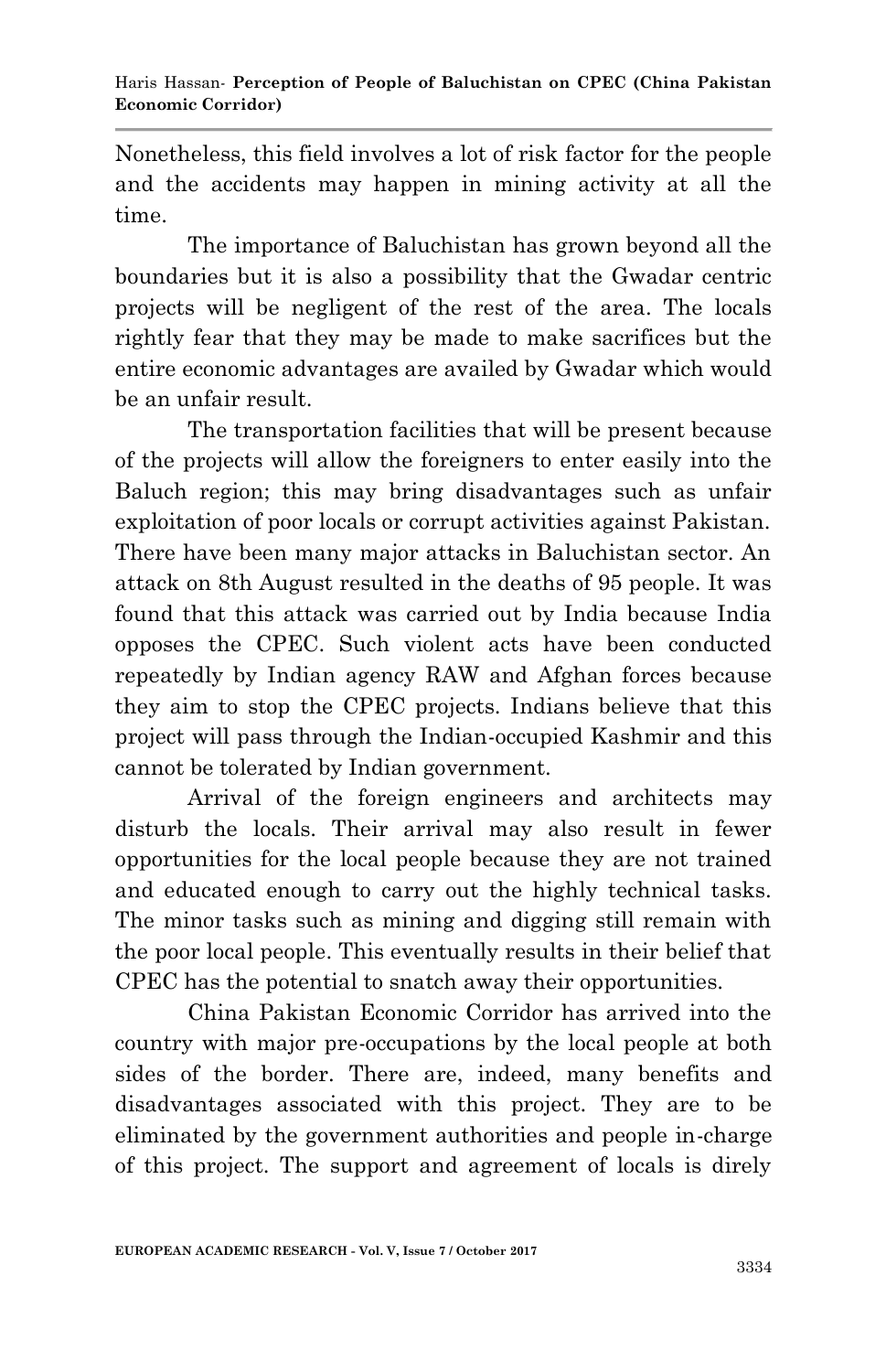needed to make sure that the project goes on smoothly and ends up in fast pace. (Shahid, U. 2016)

The positive image can be built by media and awareness programs. The trainers have to make sure that they form a team of locals who will be trained for carrying out the tasks in the project. The print media can be used to remove the doubts held by people and let them know that there are many people such as Indians and Afghan-funded separatist movements who are against the project because they are aware of the advantages it may bring for the Baluchistan region. Only awareness and one-on-one training sessions will allow the leaders to have the support of local people for this project. (H. Babar, 2017)

Still, on the other hand of the argument, there are a number of other associated disadvantages that are associated with the running of the project. It has been debated that the government is focusing more on the positive dimensions and is overlooking the effects that are being caused to the local inhabitants. This is the main objective of the study and it will help in addressing the aspects that are not highlighted by other people and explain the perspective of the local residing people. Further background related to the problem along with the associated elements will be presented as follows:

#### **1.1 Background**

Before having an in depth analytical discussion along with the review of the literature, it would be essential to have the deeper understanding of the concept. So, what exactly is CPEC and why has it been given so much importance over the past few years? The answer to this question is that CPEC is essentially China-Pakistan Economic Corridor which has made some of the widespread issues for the local inhabitants as well which has been the reason for identifying it as a problem. As the name suggests, it is a collaborative program that has been carried out by the mutual workings of the two countries which will cause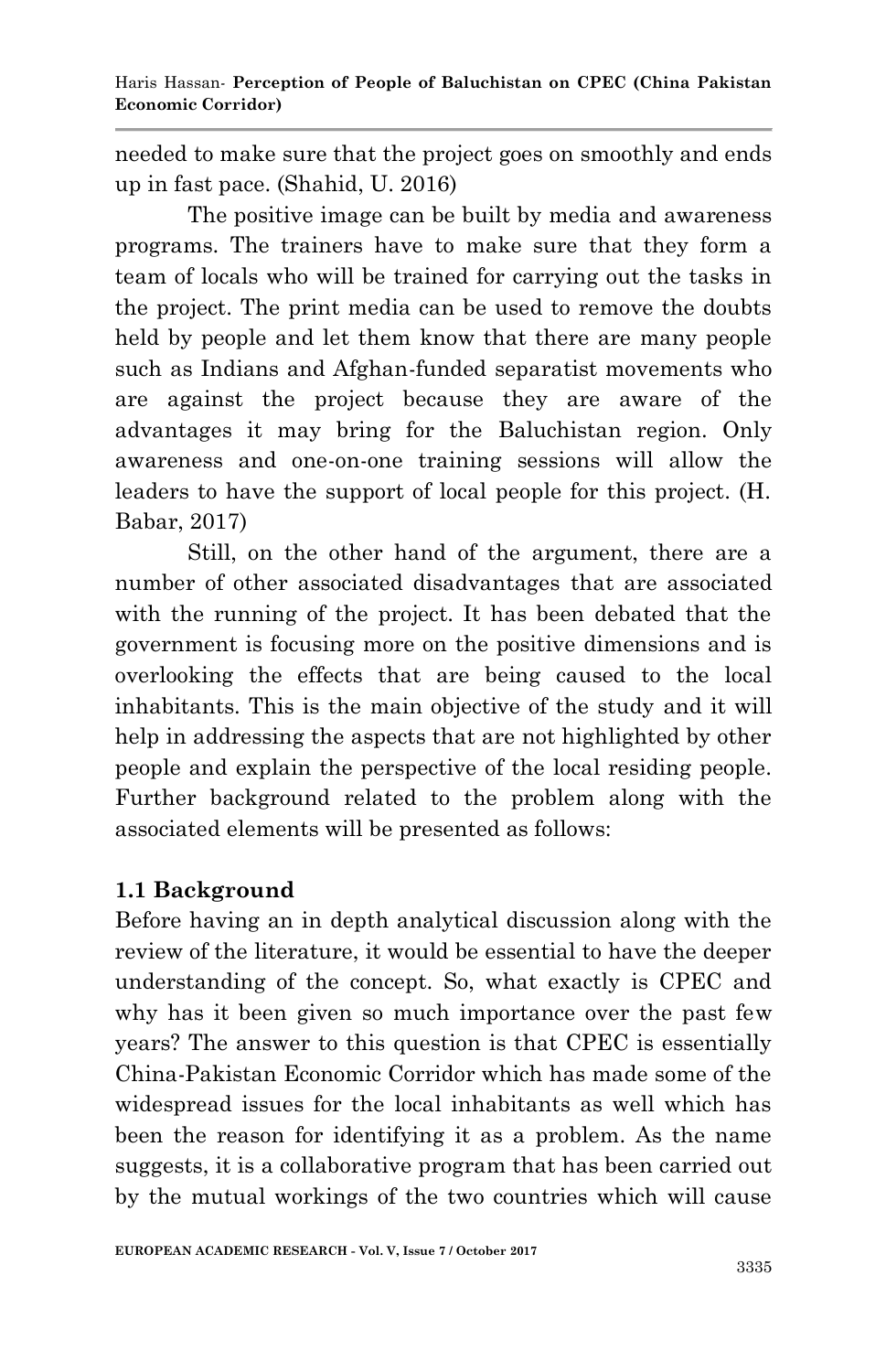benefit to both the regions in terms of the economic growth along with the sustainable developments. There is a deployment of the Pakistan forces in the area that allows strict measures to be taken against any type of a serious threatening situation. This is because of the reason that many of the political and related parties (across the borders as well) are not content with running this process which might cause some troubles. And in order to take preventive measures, armed forces are deployed in the region.

A lot of developmental projects are thought to be associated with the benefits of the region as well as the nations which could also be examined through a number of case studies all across the globe. But there are a number of difficult elements and barriers that come along the way as well which act as the hedges that postpone or come in the way of the project. In the case of Baluchistan, there are security threats that seem to come along the way of the development but then again the question arise that why has not the government tried to make the region security wise stronger? Why (in general) does the region has been so much weak from the security, economic and developmental perspective that has made people to think that the project of CPEC would only cause their problems to be elevated and increased? Moreover, if the project has been thought to be carrying beneficial outcome results, are these only in the favor of the capital or the other dominant regions of the country or also for the Baluchistan as well?

This has been the major problem and argument that has been identified for the present study for which there is a need for the gap of research to be filled out and analyzed. It could be seen that no specific research that has been previously conducted talks about the issue of Baluchistan in terms of the CPEC project because it is a newly evolved debate and a newly initiated project. There is a need to directly address all of these elements and arguments that would enable the governing authorities to think of the projects from this angle and it could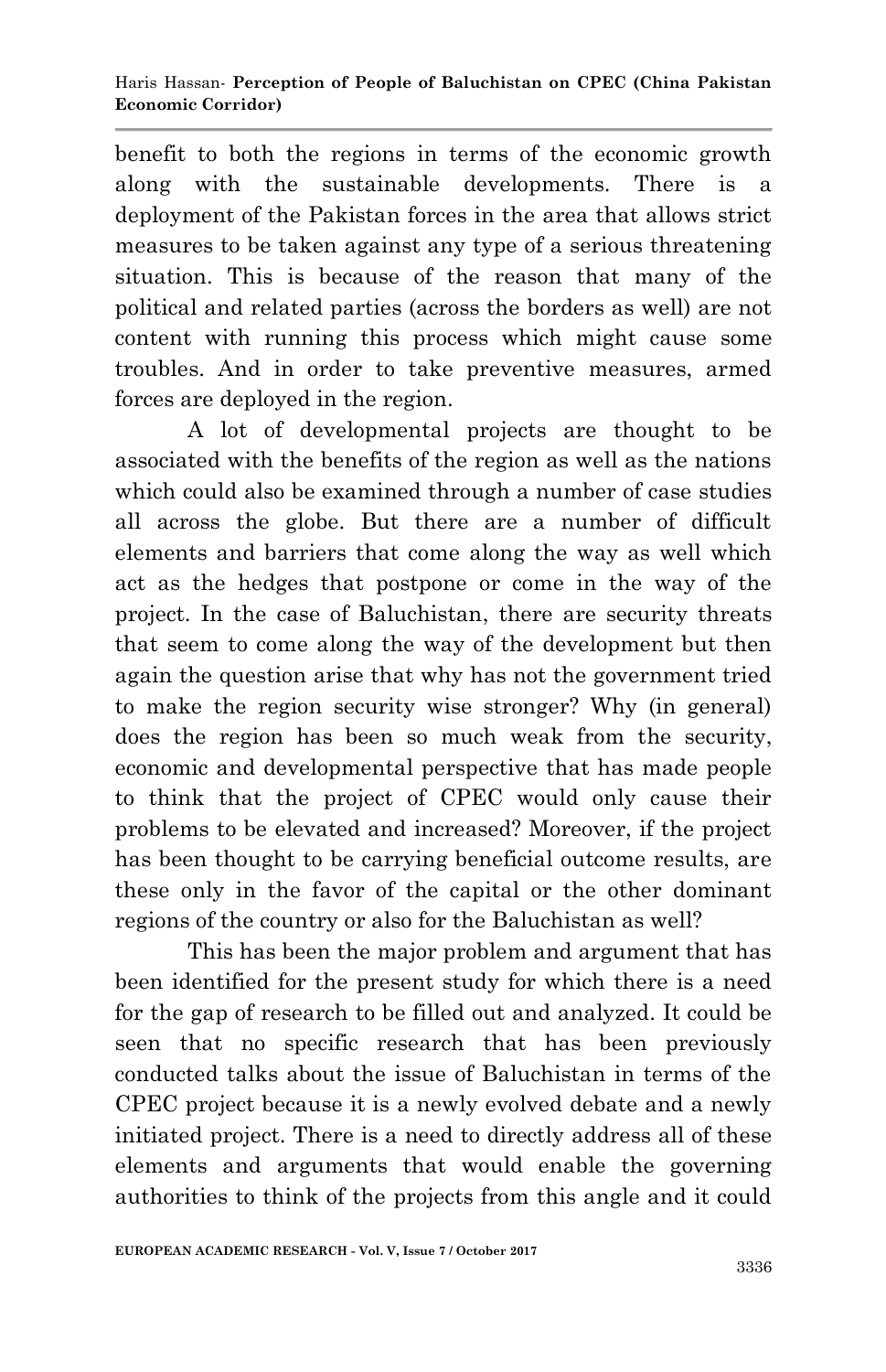most possibly go in the favor of the region"s development and in addressing of the economic crisis as well.

As a result of these measures, many of the residing people feel left out for a number of reasons. There are some problems that are being encountered by the people. These problems include the following bullet points:

- It is expected that the running of CPEC will cause climatic pollution in the region which might have a long term effect in future on the people that are residing there.
- The local people claim that the developmental process will make them lose control over their resources and it will make them lose their possessions.
- In addition, it is being prospected that people will lose their land because of the execution of the developmental program.
- People might even lose their homes and lands in the process of development.

These are the major issues that have been raised and many of the political along with the tribal leaders have showed aggressive attitude and opposition against the CPEC project. This has been the reason for the current research to be carried out in order to explore the issue further and certain assumptions as well as the findings could be researched further. Further problem statement for the study will be provided in the below section:

# **1.2 Problem Statement**

It has been stated on the surface level that the execution of the program will make a long term beneficial outcome results for the overall progress of the country. However, on the other hand, the common man is not getting any beneficial outcome from it. Rather, there are a number of negative impacts that could be related to the living of individuals across the region. This is the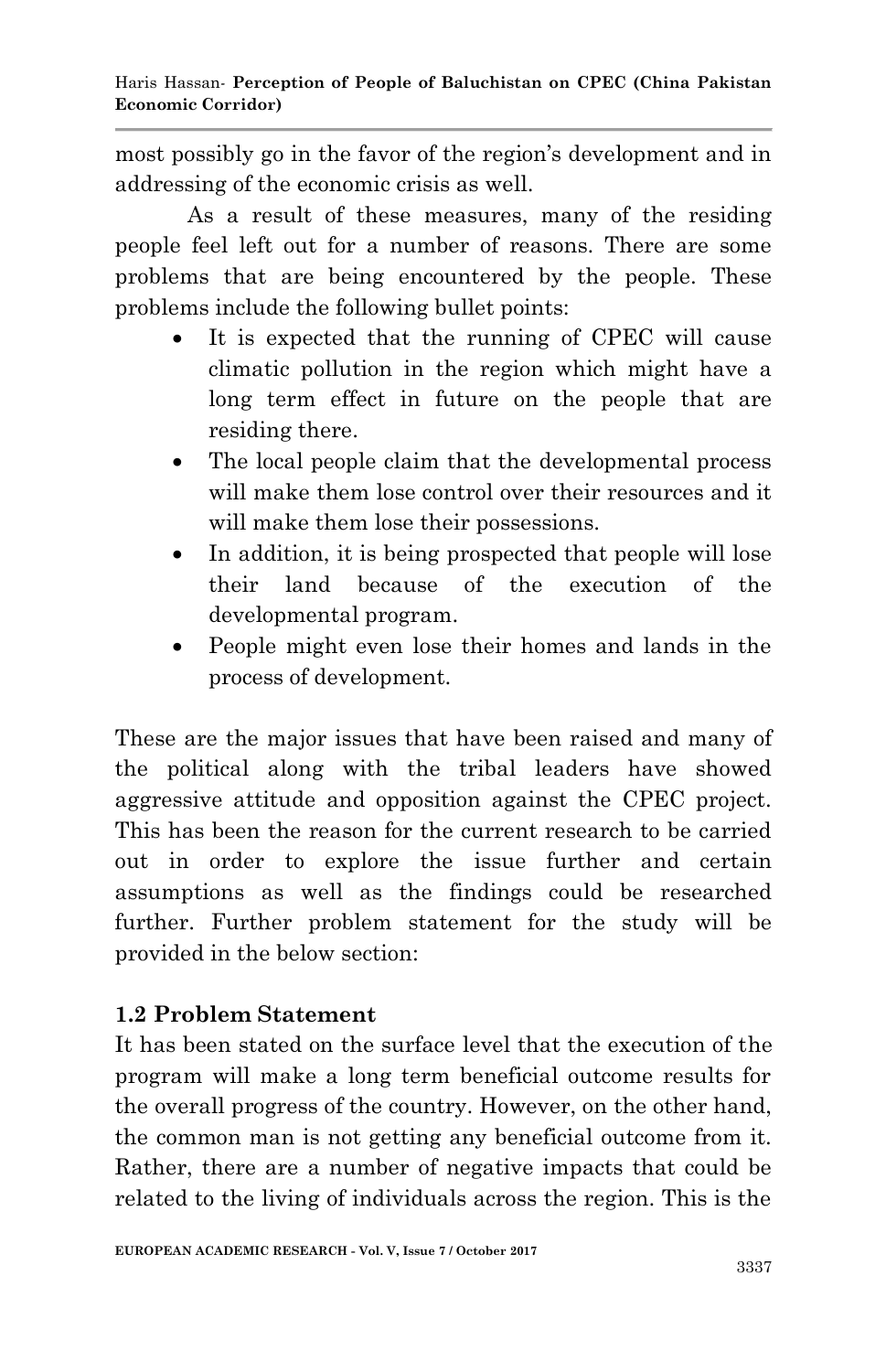main objective behind this research and it will enable in uncovering a number of facts that are related to the impact of CPEC in general. However, there are a number of beneficial outcome results such as the progress and economic elevation of the country along with the initiation and running of related developmental processes. It is expected that many of the people will lose their lands that will make them lose their sense of identity.

As a consequence of these issues, many people are trying their best to oppose the program for the fact that it has a direct impact on their lives.

## **1.3 Rationale of the Study**

The present study is one of the first one the few studies in the academic field area. Since this project is not that old, not much of research has been carried out on it which makes the present study even more exclusive. Moreover, the findings of this study could be helpful in the practical implementation of the steps for the people who are being affected by it and the government could play its role in the process. Many of the aspects could be highlighted that will enable the future researchers to have the deep understanding of the subject matter and will allow more areas to be researched and explored. So, these are the major elements that suggest the importance of the study.

The basic rational of the study is also to eliminate the notion that the people merely think of the developmental project in the regions to be carrying out positive results only. However, in case of the Baluchistan, this has not been identified rather, the issues in the form of violence and the security threats have rather elevated over the period of time which has been the reason that the issue related to it needs to be raised further. The state members do not think of the problem of the region like their own (as per the assumptions and the preliminary data that has led to the present research) which needs to be counteracted.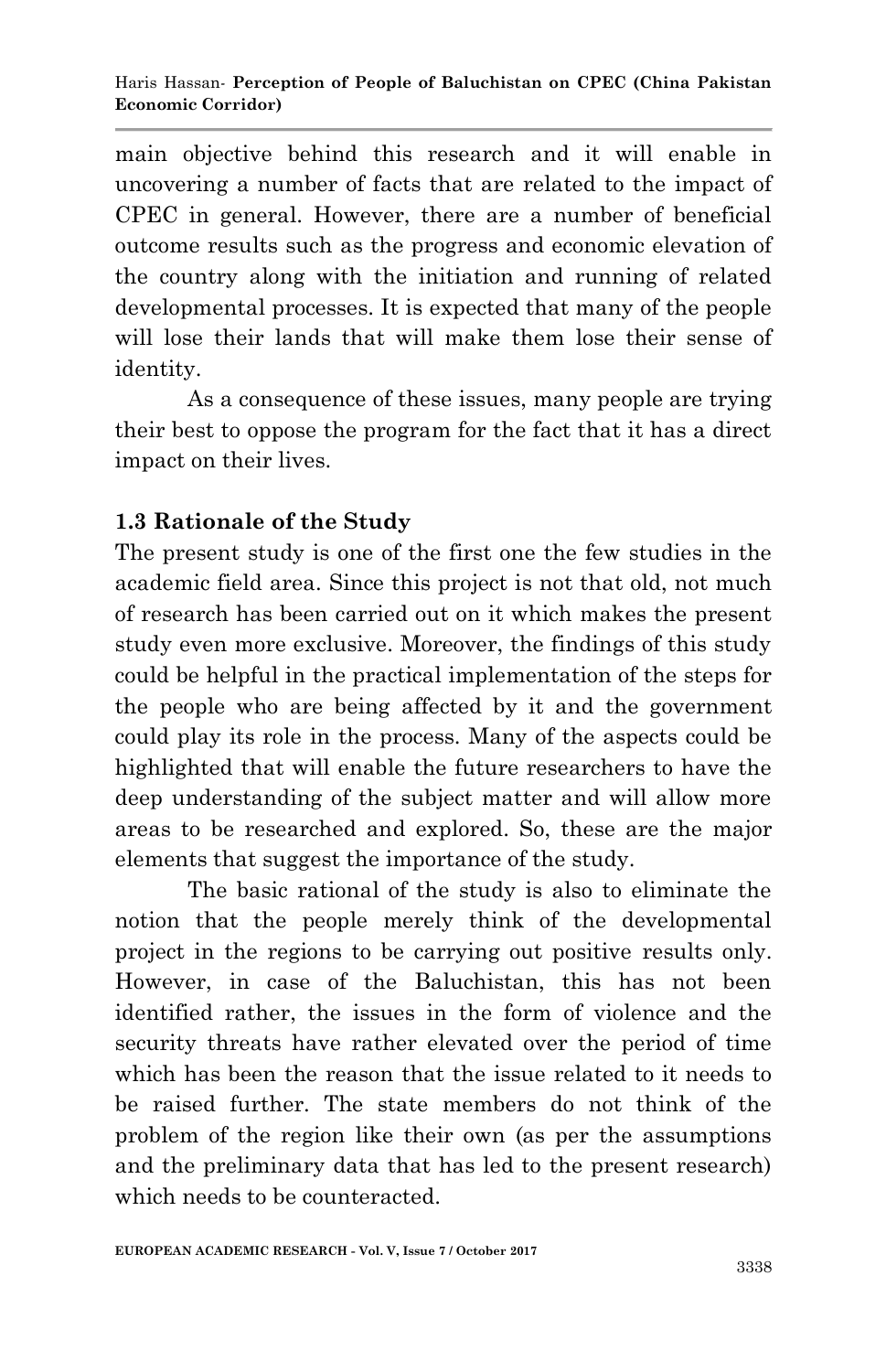Haris Hassan*-* **Perception of People of Baluchistan on CPEC (China Pakistan Economic Corridor)**

Moreover, there are no previously conducted researches along with the theoretical model that could be related quite specifically to the case of the CPEC project in the Baluchistan which would be analyzed and explored further through the present study as well. It is also prospected that the present study could act as a pathway for the governing and the local authorities to talk about the present issue which could be analyzed and talked about further. It is also expected that the issues might get diminished over the period of time as well.

#### **1.4 Objectives of the Study**

The main objective of the study is to find out how the people of Baluchistan perceive the CPEC project. Moreover, the main focus is also to find out the effects and the disadvantages that have been faced by the local people although the project of CPEC claims to be beneficial to the state on the long term time period.

The second objective is to determine how CPEC project can address the concern of people. Moreover, the present study is exploratory in nature which would allow further the problems or the issues to be recognized and the overall impact of the CPEC project will be analyzed by the point of view of the local inhabitants. The present study is also crucial to be conducted in order to fill out the literary gap that is existent in the field of academia specifically in the region of Pakistan because of the fact that the project is new and no such research has been carried out. The secondary objective of the study is also to fill out this gap which will enable the future researches to be carried out through the baseline which would be provided by the current study.

# **1.5 Scope of the Study**

There is a specific and crucial need for the present study to be conducted in order to know Baluch people concerns about the CPEC project. Moreover, the findings of present study would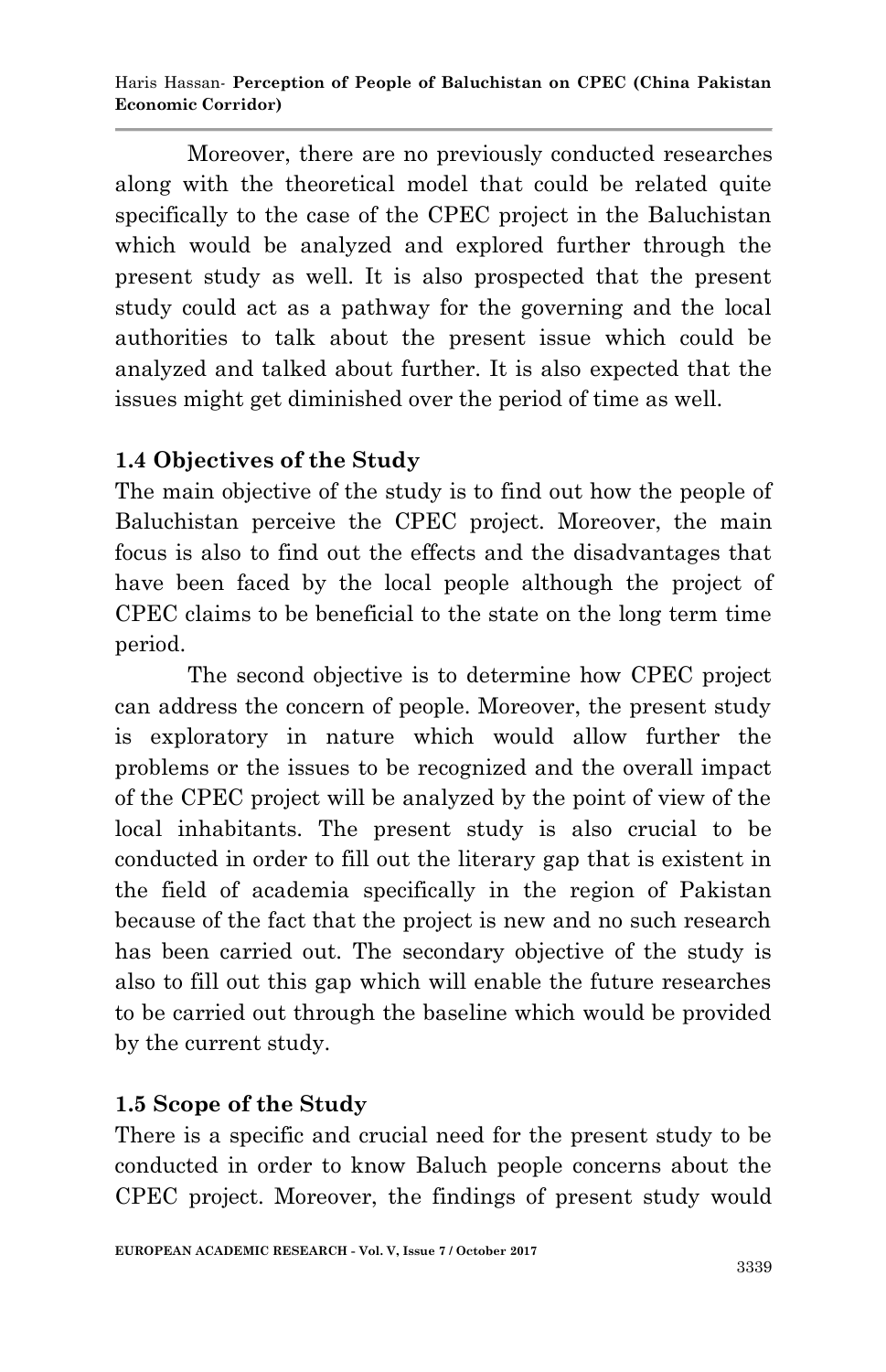further allow the other future projects to be compared to the study in order to address the issues as well. This study is an exploratory study which would further allow the factors, issues and the elements that could be identified in the process and will also enable the people to know about the issues that could arise in the process of the developmental projects such as the CPEC itself.

Also, the issues that have been raised such as the security threats, political hatred and harmonious situation quite specifically in the case of Pakistan and it could also be examined with the scenarios of the other countries all across the globe. Hence, it could be said that the present study would further allow the academic literary researchers as well as the governing authorities to know in future that what possible issues could arise during the execution of the projects that are aimed at making the country prosperous.

The current study also enables an individual to know about the possible issues that could arise for the local inhabitants in order for the state members to gain the long term beneficial outcome results. The findings of the present study can be implemented in the other parts of the world when the region is being developed. It will also provide the set of limitations along with the barriers that the local inhabitants and the governing authorities could face in the process. This is the general scope of the study that could be explored further by the future researchers as well.

# **1.6 Organization of the Study**

The study has been further divided into a number of chapters which would further be analyzed through the chapter outline as follows:

This chapter provides the major background for carrying it out and the problems that are residing with reference to the topic that has been selected. Furthermore, it helps in having an understanding of the problem matter. The research questions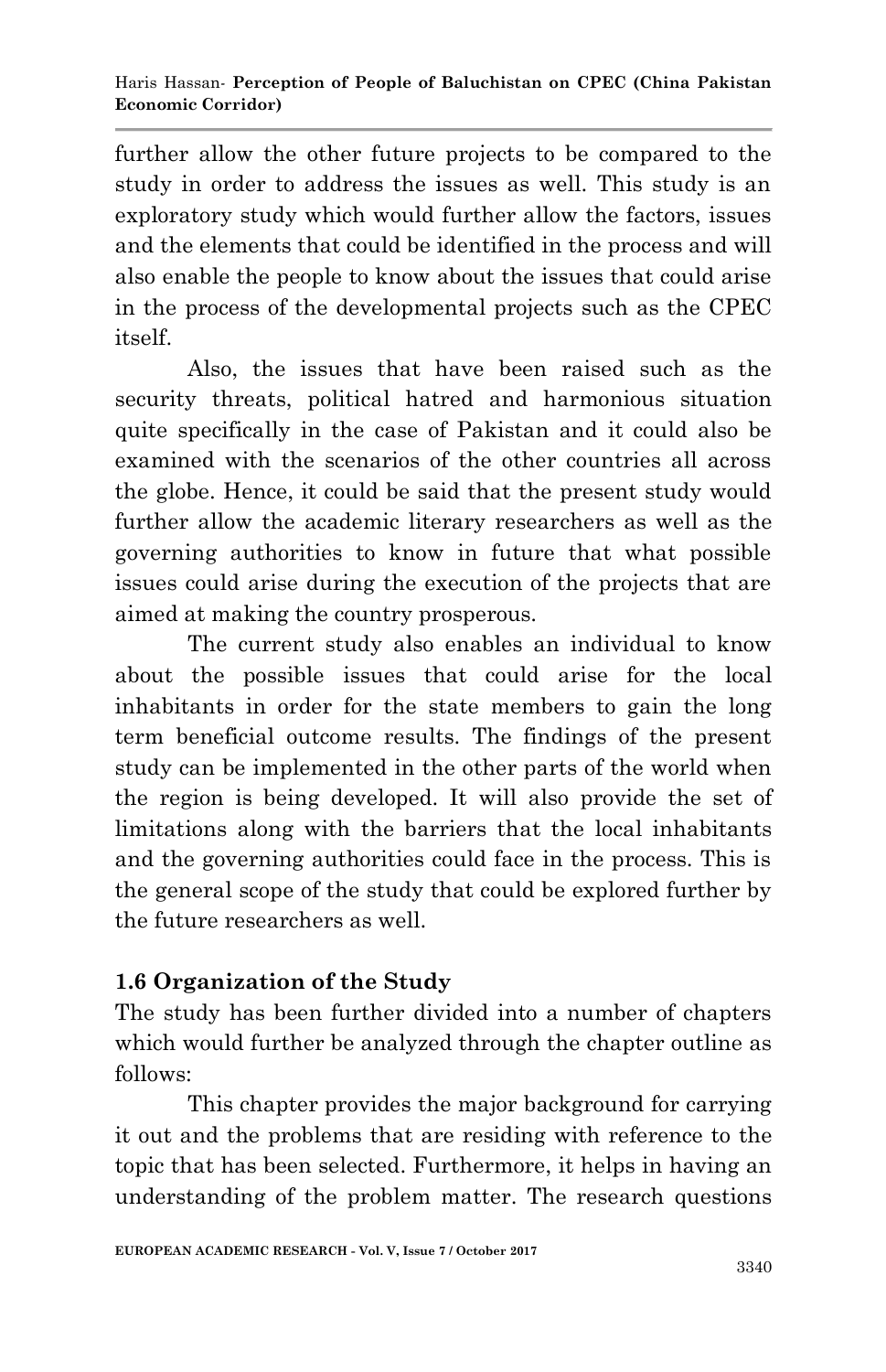that have been identified over a period of time have also been addressed in this section.

It provides the previous literature carried out on the topic along with the major factors that contribute to establishing of the argument. Furthermore, previous literature could also assist in bridging the gap of the literature that could be addressed and fulfilled through the findings of the present study.

The methodology that has been incorporated for this study will be presented in the chapter 3 which will also identify the potential barriers and issues that are existent over the course of the execution of the research. The sampling technique along with the usage of tools in the study will also be presented in this part of the document. The justification for the sampling method along with the selection of the locale will also be highlighted in the methodology section.

This chapter presents the findings that have been brought into being out with the present research. It will further be supported as well as compared with the previous findings of the literature that could also help in generating new ideas and questions for the future studies.

This is the final chapter of the study which will conclude all of the findings and provide a summary. If necessary, the recommendations will also be presented in this part of the document which will assist the future researchers to make use of it before going to the field. The limitations of the study will as well be highlighted which will enable to have a deeper understanding of the residing situation in the area

# **2. LITERATURE REVIEW**

Not much of the research has been made available that focuses solely on the perception of people with reference to the project of CPEC, on the region of Baluchistan. It has been the reason for carrying out of the present study for the reason that it will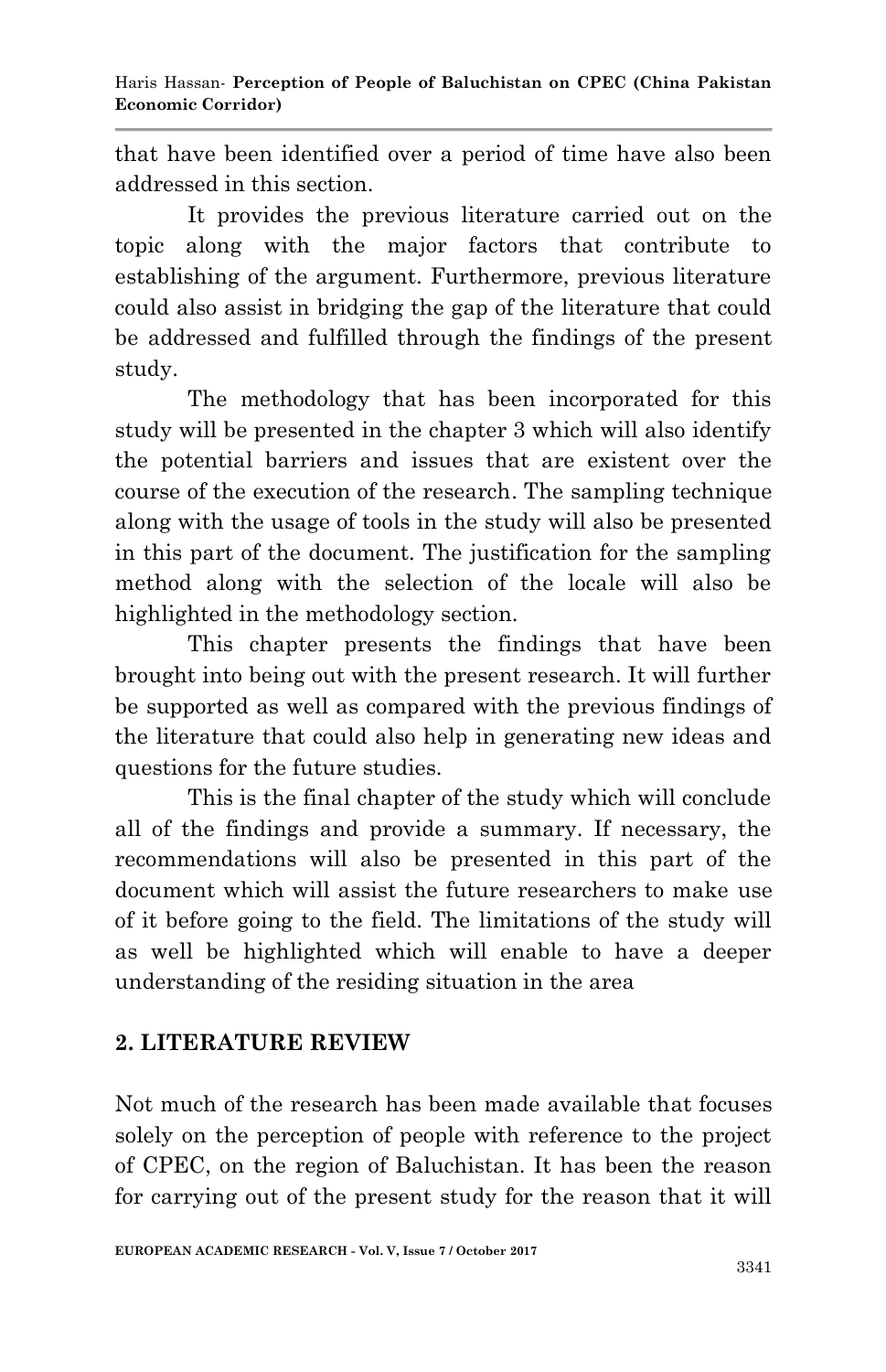provide the vital data of the subject matter. Furthermore, on the other hand, this study will also provide a gateway for future researches. A number of previous and current studies that have been carried out on this topic will be presented in the following part of the document which will enable to grasp a better hold over the entire scenario with reference to the CPEC project.

Further explanation of the entire subject area with reference to the secondary resources of the data will be carried out in the following part of the document:

#### **2.1 Political and Governmental Background Context**

The China-Pakistan Economic Corridor (CPEC), is basically a 54 Billion US dollar project includes road and rail network investment project, Energy, Gwadar and industry. It is announced to be as a "game changer" with reference to the Pakistan's economy as well as the regional cooperation. Also, it is considered to be a crucial element of the most important development plan headed by the state of China, which is also termed as the "One Belt, One Road" (abbreviated as OBOR). The main aim of it is to connect Asia with the regions of Europe, Africa and the Middle East respectively. In addition to that, the CPEC is to a large amount linked to many hopes, benefits, as well as local and worldwide geopolitics. On the other hand, such a super project can never come devoid of the challenges and vital queries. Along with the puzzle of the possibility of its accomplishment, or else the potential influence on the regional collaboration, it looks like the fact that the CPEC expansion has made some severe negative effects on the country's conventional unhealthy civil-military affairs (Wolf, 2016).

It would be very significant to see the historical background of the project. This all started when the Prime Minister of Pakistan Mian Muhammad Nawaz Sharif visited Beijing for official tour and offered an institutional structure for the entire gamut of China Pakistan Economic Corridor in the November of the year 2014. At that time, there were four vital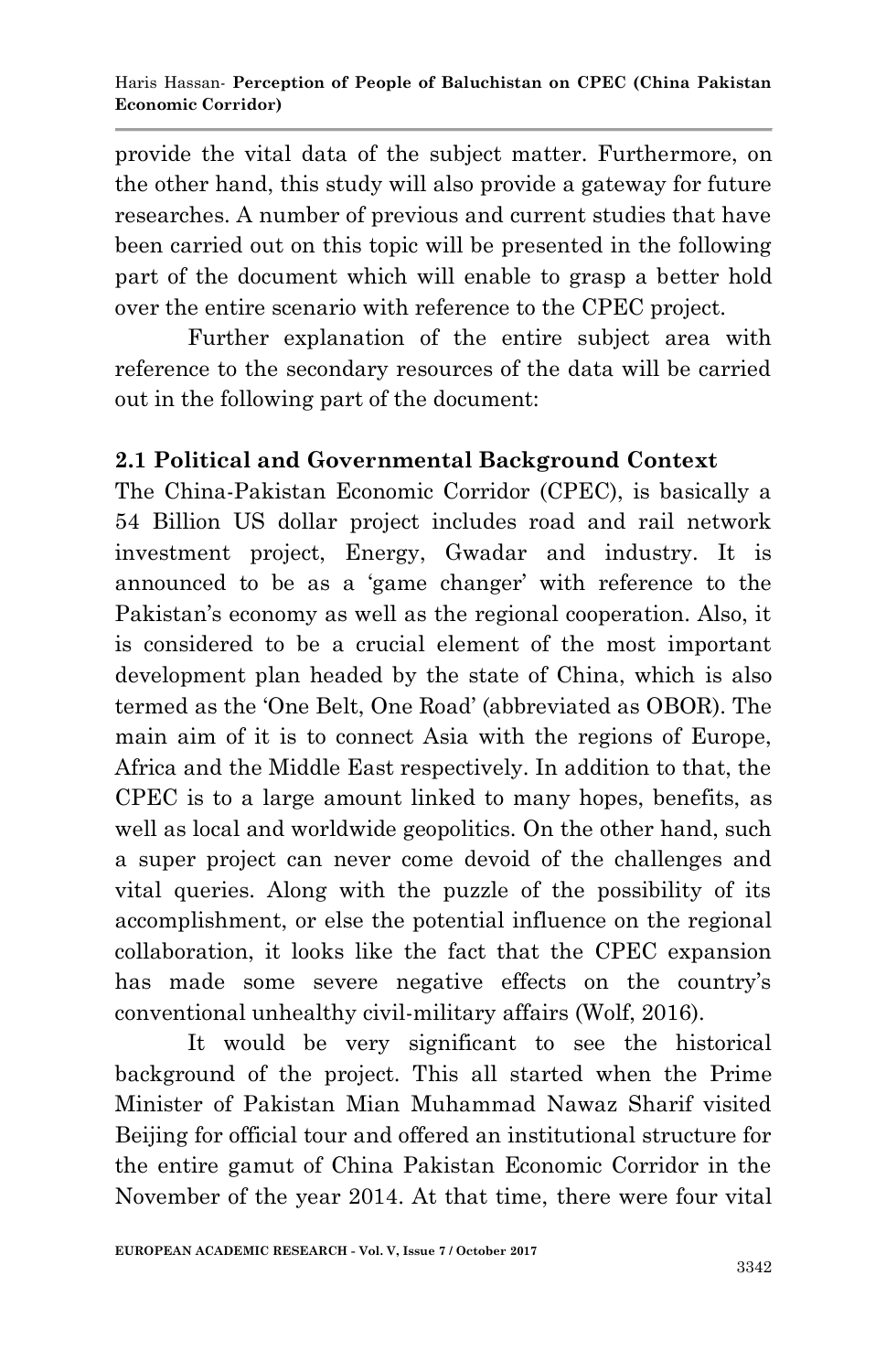assumptions that had been present. First, the passageway will make sure that billions of dollars of reserves in the entire region of Pakistan, together with the under-developed areas of Pakistani territory. The building of roads, bridges, along with the railway lines as well as other means of up to date transportation will be carried out all the way from the Chinese region of Xinjiang to the region of Gwadar port situated in the Makran shore of Pakistan. It will further result towards a huge step forward in the production of a massive employment chances in both of the two countries (Shaikh, Ji, & Fan, 2016).

In the year between 1950s and in 1960s, Pakistan was in the middle of the few non-Communist nations having the meaningful planned, defense, political as well as economic relations with the country of China. In spite of being an affiliate of the US supported Anti Communist alliances of Central Treaty Organisation (abbreviated as CENTO) and the South East Asian Treaty Organisation (SEATO); it was observed that Pakistan resisted the force of the Western countries and continued its friendly ties with the state of China. Furthermore, Pakistan also took steps as a brigand state flanked by the United States as well as Communist China from the time period of 1969 to 1971. Hence, the China-Pakistan Economic Corridor (CPEC) is known as a well planned and fine crafted thought and scheme to set free the course of meaningful collaboration between the two neighboring regions. Also, it is carried out for the benefit of China along with the West Central region and the region residing in South Asia. Est blushed on the idea of a win-win circumstances, the strategic significance of the Pakistan-China economic corridor ought to be classified and looked at from four point of views that are: geo-political, historical, cultural and last but not least economic. Therefore, the very idea of a passage or corridor, that has been a reason of huge development in diverse parts of the planet, will take off in the region of Pakistan with the structure of a number of networks of highways, roads, power generation plants as well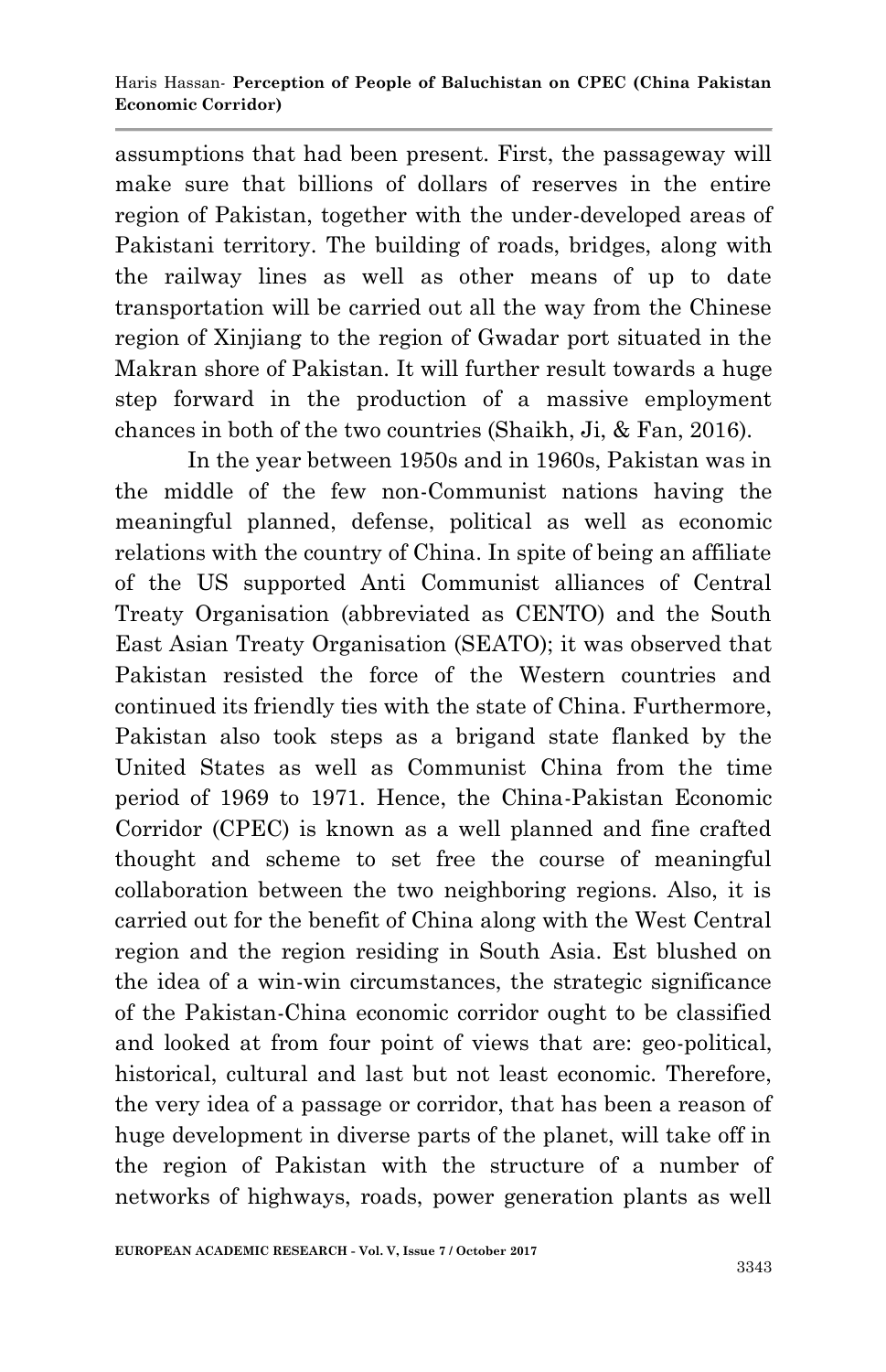as the railways. It will be carried out all the way from the region of Khunjerab, from the borders of China and Pakistan, to the harbor of Gwadar which is located in Pakistani (Ahmar, 2015).

# **2.2 Role of CPEC in the Context of Pakistan and China**

The signing of the agreements which has a worth of about 46 billion US \$ among Pakistan and China on the event of the stay of the President of Chinese Xi Jinping to the Pakistani capital Islamabad on April 20-21 in 2015 is thought to be as a landmark in the increase of relations amid Sino-Pak. The rationale behind the economic corridor is essentially to encourage the trade along with the commercial bonds by means of connectivity. Theoretically, a planned corridor refers to the subsequent features (Qureshi, 2015):

- 1. Political aspects will increase the process of collaboration at the multiple levels.
- 2. The willpower will act out to encourage the connectivity amid varied regions.
- 3. The establishment of trade and industry stakes will act out in order to facilitate the progression of harmony
- 4. Last but not least, the institution of a method will assist in supporting institutional support.

Also, another research study was carried out to explain the CPEC project by means of literary and theoretical analysis. The study helped in gaining insight to the challenges that could come out for the country through the process of the literary analysis. The findings of the study reveal the fact that there are a number of aspects involved in the instability of Pakistan"s economy, state along with the society in general. These aspects include the religious extremism, political instability, terrorism as well as the economic slowing down in the region. In addition to that, the research supplied with the ideas of the policy input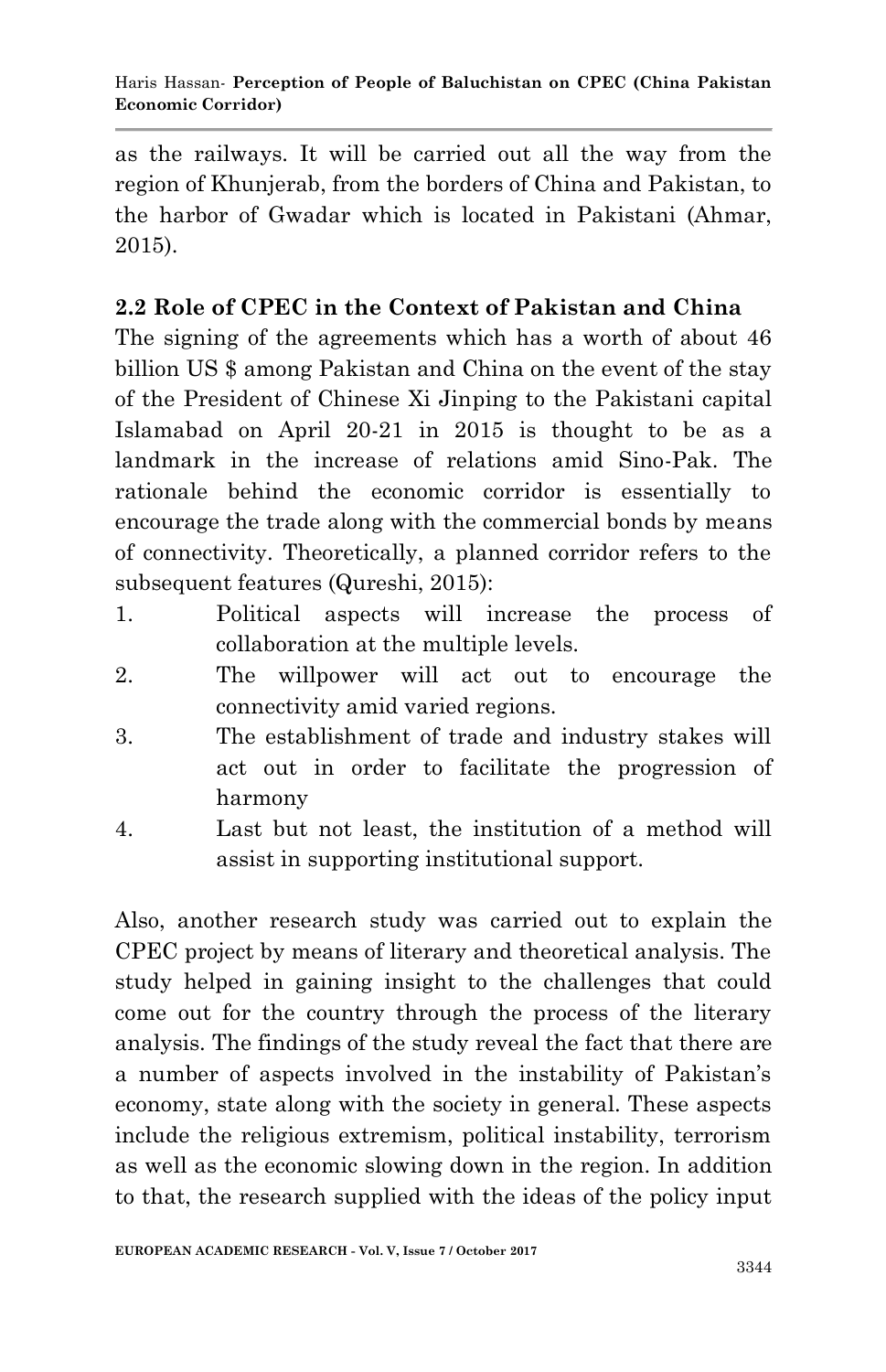that could be carried out to change the educational system in the country that could also help in addressing the issue of the political instability that resides in the country. This could also help in targeting the kinds of militant organizations in the country that are the main reason for destabilizing situation in the region. Furthermore, the research study also advocates China to employ the regional stakeholders in project of CPEC to comprehend the regional along with the trans-regional connectivity to attain the economic incorporation of the marketplace (Hussain, 2016).

Over the past few years, the two collaborative countries i.e., China as well as Pakistan, have expanded tough political, strategic and defense relations. Since the starting of this decade, both of the states have been paying a lot of importance to make their economic ties stronger that have stayed a bit shallow in the earlier period. In this consideration, the year of 2015 has turned out to be a landmark for the fact that both of the countries are determined to be in motion to the front by means of their plan to institute the China-Pakistan Economic Corridor (CPEC). It has provided a new incentive to both of the states for make their economic relations a lot better than they are at the present moment. CPEC is basically a complete development contract which not merely institutes the economic and the strategic connection among the Pakistan and China but on the other hand, it also possesses the prospective of putting together other sub regions residing in the Asia. It could also act as a key position in enhancing the economic along with the strategic environment. But, on the other hand, for some of the regional and the extra-regional bodies, CPEC is more like an unpleasant dream that has assembles some disapproval for the most part because it has an impact on the business for some of the countries as well as it threatens the political welfare of some of the state members. In the sight of development, there have been researches that explain the root cause of the political scenario that could be explained with reference to the CPEC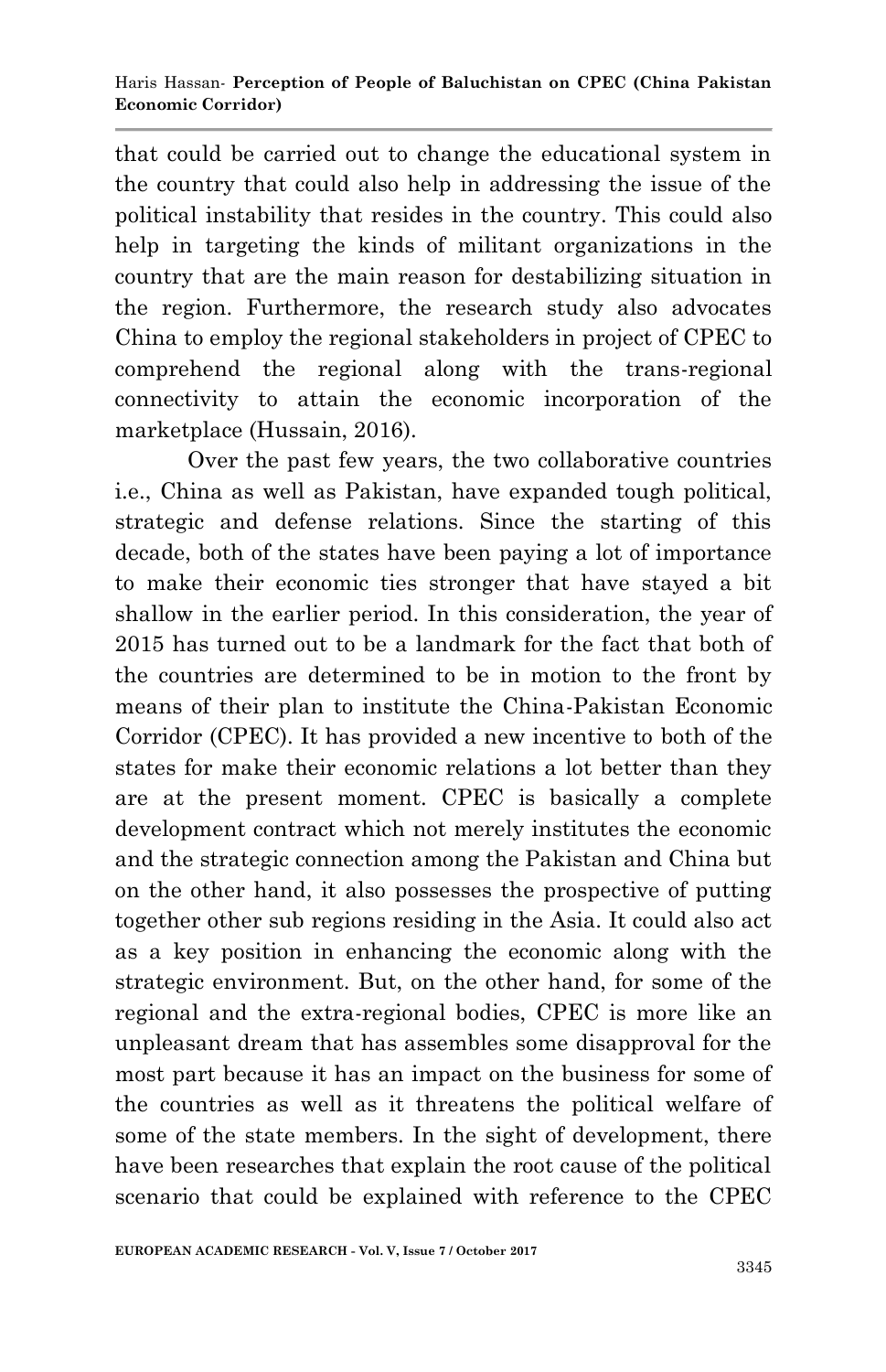project. Many of the countries such as those that are neighboring to the region of Pakistan do seem to be hesitant of the development of the region for the fact that it will make Pakistan stronger both economically as well as politically (Naseer, 2015).

Another most relatable study carried out on the CPEC establishes the fact that China requires a little, safe and lowcost trading course to the European as well as Middle Eastern countries. And that could be carried out by means of the China Pakistan Economic Corridor (CPEC). Not only will it lower the time period of the trade, but it will also be a lot cheaper and as a result of which the bond between both of the countries will strengthen (Zhao & Yang, 2012).

Another similar study has carried out research that analyses the time difference along with the mileage that is part of the trade route of CPEC. The findings of the study do seem to indicate that there will be a lot of benefits associated with the project that could act as the means of development in both of the countries (Muhammad, 2016). Furthermore, it is an established fact that the terrorism is very much associated with the issue of poverty. The vision that could be seen through the CPEC is that it will carry out a lot of development in the region that will make a number of pathways for the development along with the strengthening of the state in general. This will address the issue of poverty that could help in decreasing the terrorism related problems in the entire region. As a result of which many of the problems will change into the developmental situations which further explains the significance of the CPEC project (Hali, Shukui, &Iqbal, 2015).

Waseem (2016) has explained the process of the project and explains it in such a way that the progression of the interaction between the people of both countries along with the friendly ties that are existent have made it possible to implement the CPEC project. Both the countries have managed to have ties that have made it possible to have a number of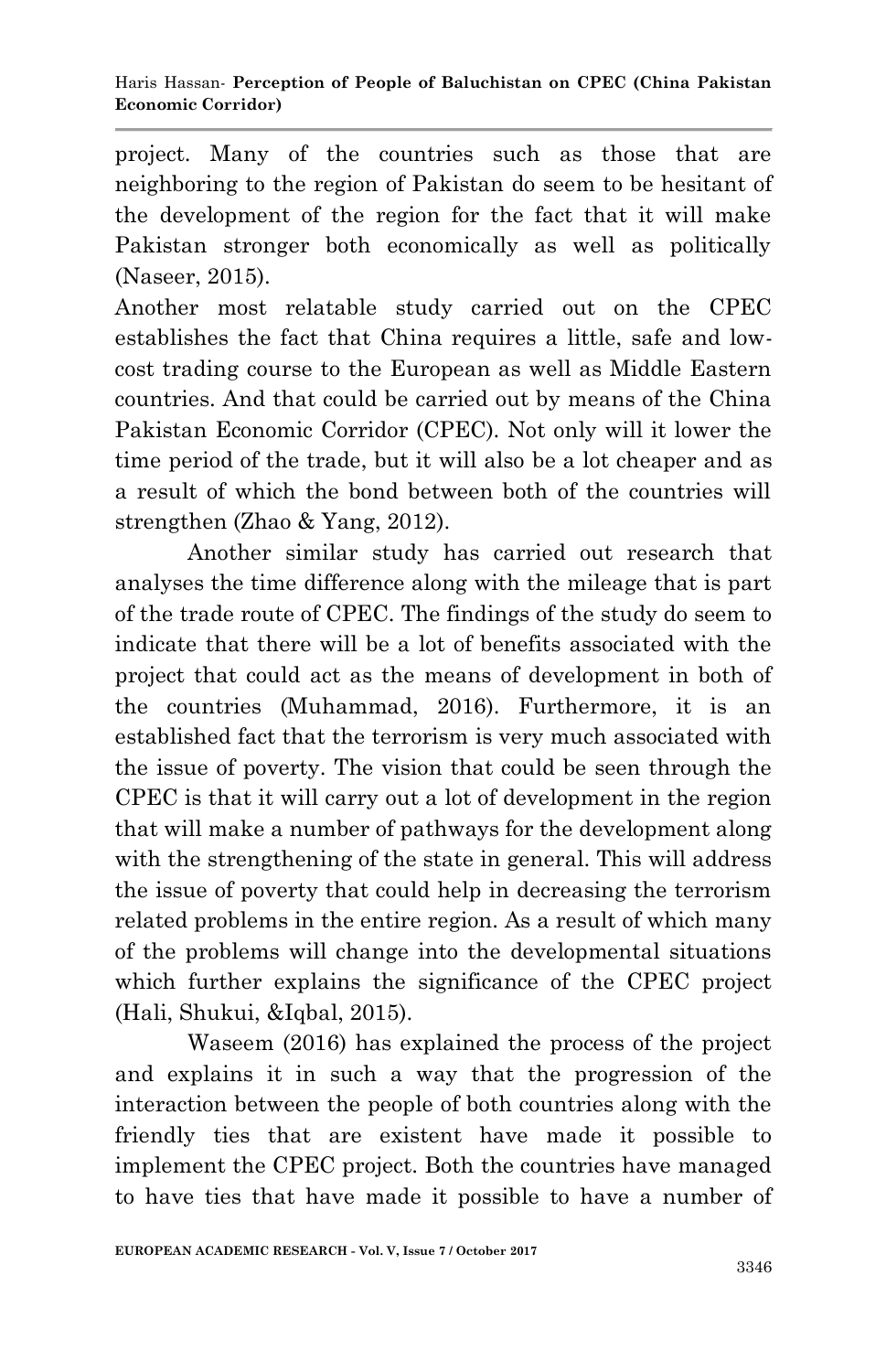beneficial outcome results. As a result of which, both the nations decided to make it even stronger and make the developmental regime that will have a positive impact for both states through carrying out of the CPEC project. The research further acknowledges the fact that the cultural exchanges regime will assist in better understanding of the events and standard in both of the regions that needs to be kept stronger and needs to be encouraged with the advancement of the time.

## **2.3 The Context of Baluchistan**

It could be observed with reference to the previous carried out researches and literature that most of it focuses entirely on the positive impact of CPEC project such as the impact of it on trade, commerce, employment rates along with the development in both countries (Ali, 2016). However, there are a few researches that focus on the public opinion along with the public resistance with reference to the CPEC project which is still under discussion. Public opinion along with the public force is one of the vital aspect that needs to be considered while implementation of any kind of project which is why, it is highlighted so much (Deling, Diren, &Tiantian, 2016). There could be two reasons associated for this argument which are:

- Since the project is still in the working phase, its impact on the inhabitants cannot be focused upon.
- When much of the work on the project is carried out and it is in its final phases, only then will the impact on the inhabitants along with the economic context could be understood.

The above mentioned reasons could be analyzed in the context. However, there are a few problems that are associated with the local inhabitants that will be carried out by means of this research. Regardless of the biggest area that is engaged by the region of Baluchistan and despite of the fact that the area is rich in natural resources, the area is still left out to be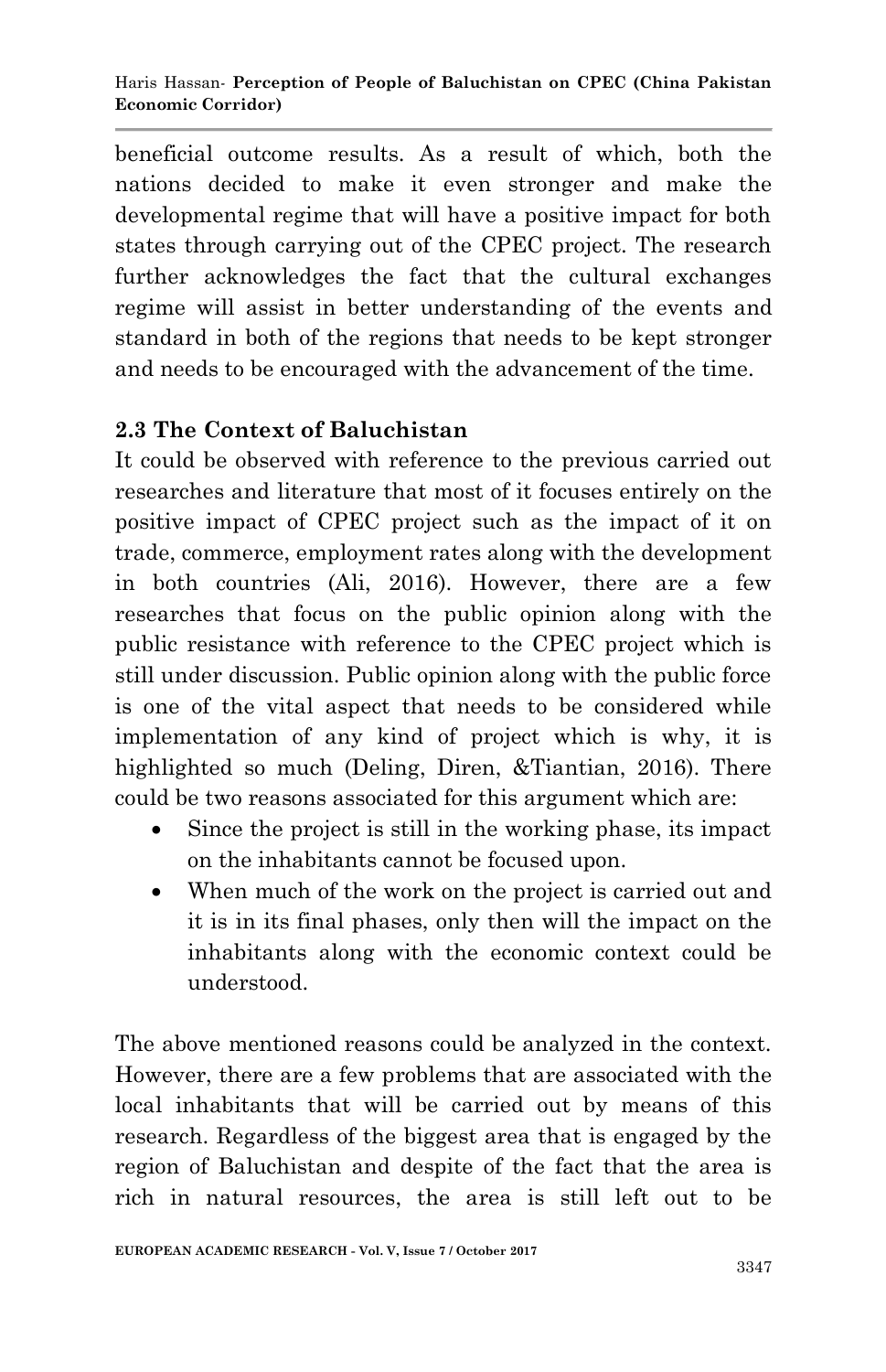underdeveloped as compared to the major cities and other provinces of Pakistan. Furthermore, it is about the 43 percent region of the total area of Pakistan which cannot be left out and needs to be developed that has not been like that over the past six decades. There are no proper roads along with the infrastructure in the region (Khetran, 2014). This research provides a strong basis for the dispute of the residing people against the CPEC project for the fact that no one has been giving much of an attention to the region. However, there have been a number of reasons for the lack of development along with the initiation of the progression plans in the region which Khetran (2016) has explained and those reasons are as follows:

- Tribal leaders
- Baluchi nationalists opposition

Both of these above mentioned aspects could be referred to the hurdles in the CPEC project as well. In spite of the fact of the natural resources and a huge area of the region, the region has been left out for the fact that it is far away from the capital region and when such a developmental program is carried out for the implementation of economic growth for the country, it has made an emergence of the problems. In addition, there are a number of other countries that are aggravating this hatred that is existent in the local inhabitants and are making them think about the negative impact of the CPEC. So, no single aspect or variable could be regarded to be the reason behind this opposition along with a number of other aspects involved in the entire process.

CPEC project has been talked about a lot over the past few years and as mentioned earlier, there are a number of positive outcome results that will strengthen the region of Baluchistan along with the overall performance of the entire state. No one has been focused on talking about the aspects involved in the long term effect or the short term impact on the local inhabitants which is the main objective of the present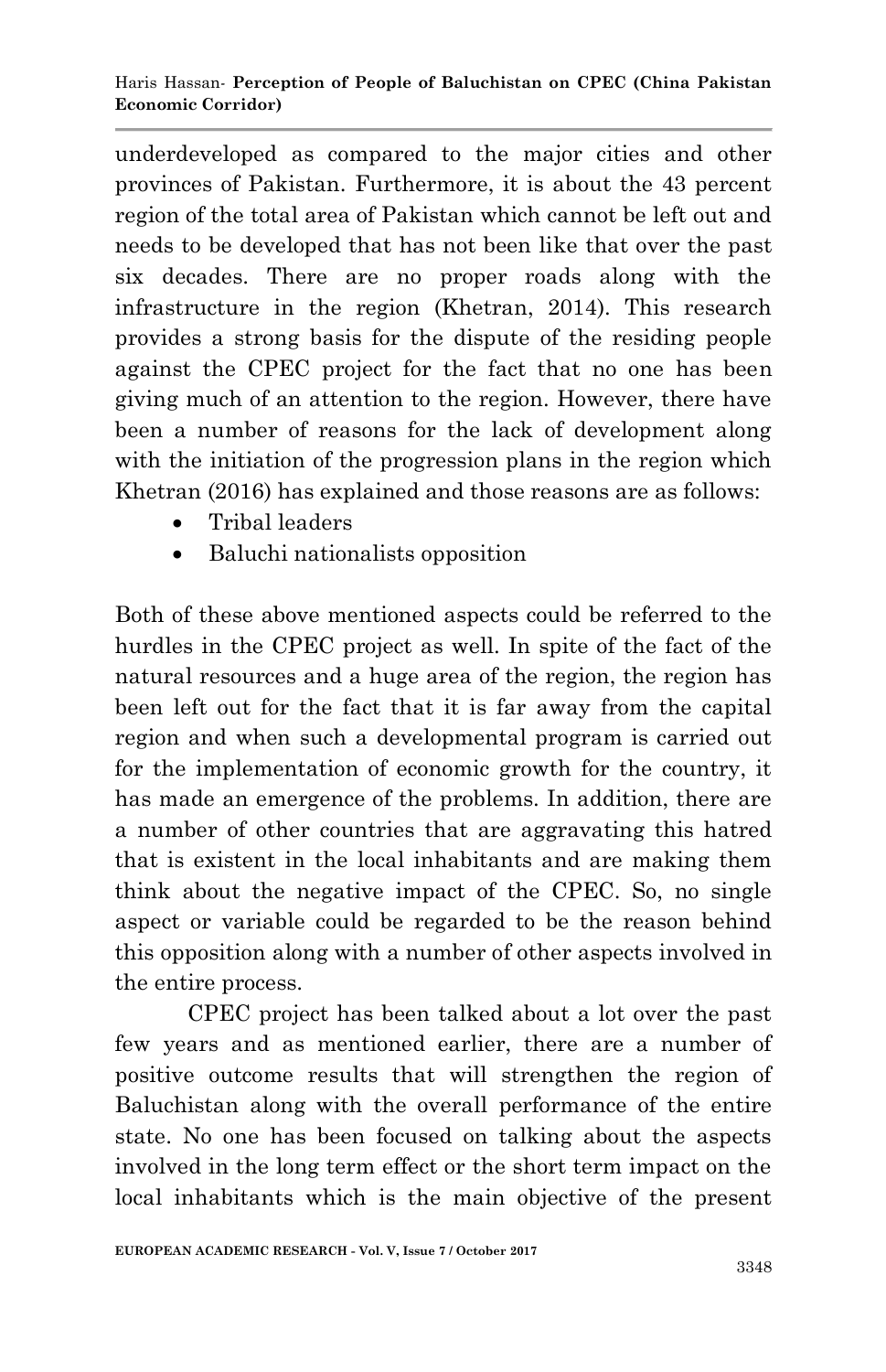research study. It is not being suggested that there will be solely negative impact on the local residing people however, it is being suggested through this entire research that there are two aspects that come along any type of accomplishment. The execution of the task involves the positive impact along with the disadvantages as well. Since there has been a lot of previous research being carried out on the positive aspects of the CPEC project and many have talked about the financial, development, economic benefits, decreasing poverty and so on. But on the contrary, no one talks about the negative impact which is the main reason behind carrying out of this research study.

There are a number of people who are against the notion of the CPEC project which cannot be mentioned here in the literature section for the reason that no ambiguous statement could be passed in it and there needs to be strong evidence along with the published form. This has been the primary reason for making this entire document along with the articulation of the argumentative discussion so that the negative impact with reference to the Baluchistan"s local people in terms of the economic impact could be analyzed. There has been a lot of discussion on the economic boom that both of the states will accomplish but there is no investigation of the economic impact on the local region. Is there going to be an increase in the economic development in the region or will there be a negative impact? All of these questions will be addressed in the course of this entire research document.

Furthermore, this is an exploratory research which will enable a deeper understanding of the context and will also help in providing the essential features associated with the findings of the research and it is the main objective of it. Further methodology that has been made into use will be explained in the next chapter.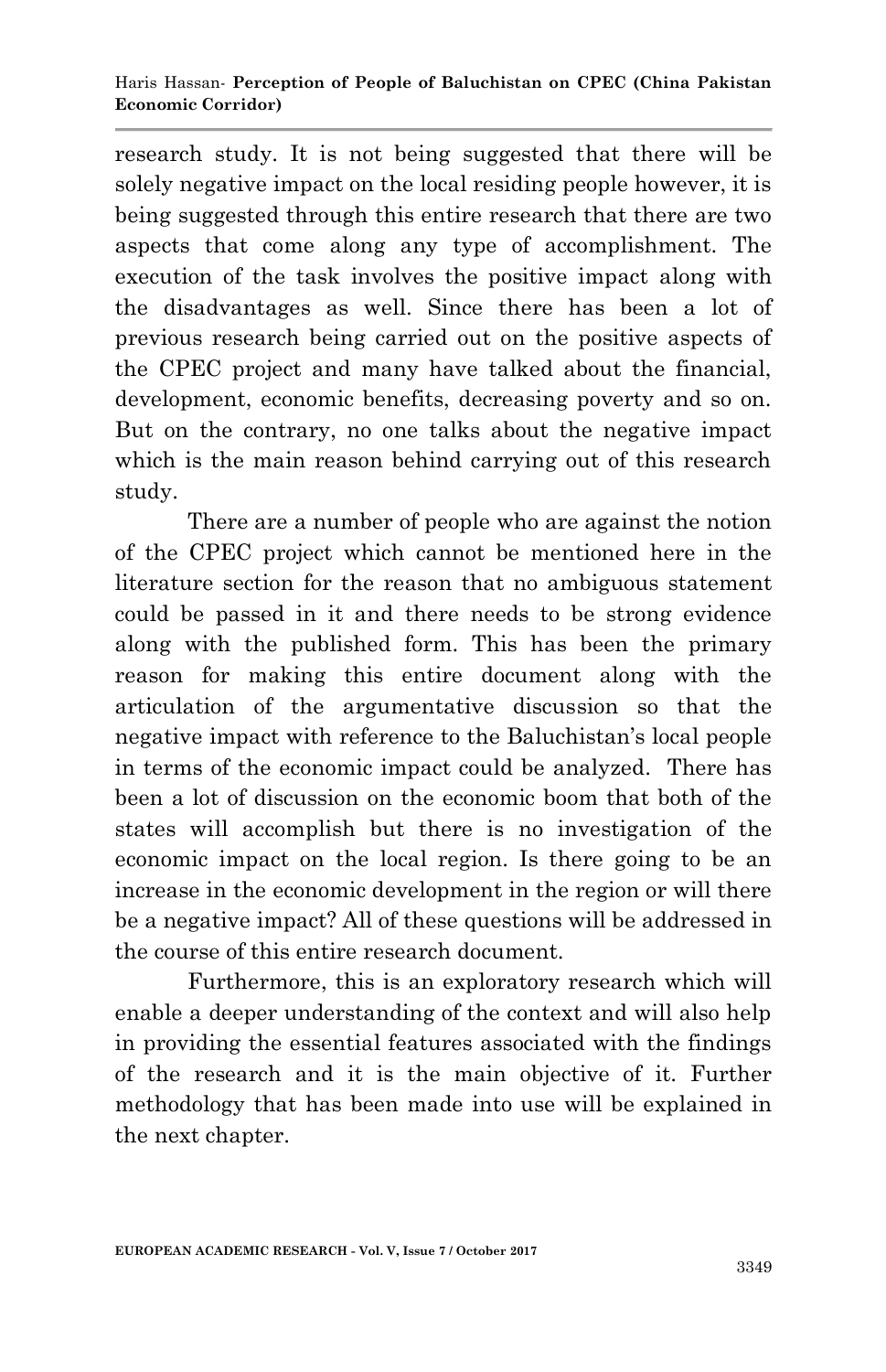#### **2.4 Summary**

Pakistan is one of the few non-communist countries that have planned a meaningful defense, political and economic relations with China. China-Pakistan Economic Corridor (CPEC) is essentially a multi-billion dollar project of road connectivity, rail network and energy investment project also known as the "game-changing in the context of Pakistan's economy. Moreover, CPEC is largely associated with many hopes, advantages, and local and geopolitical worldwide.

It all started when Prime Minister of Pakistan Mian Muhammad Nawaz Sharif visited Beijing for official tour and offered institutional structure for the entire spectrum of Pakistan China Economic Corridor in November 2014. This is also considered a key element of the major development plan to the head of state in China, it is referred to as a "One Belt, One Road" (abbreviated as OBOR). The main objective is to connect Asia with the regions in Europe, Africa and the Middle East, respectively. The China-Pakistan Economic Corridor (CPEC) is known as a well-planned and fine crafted thought and scheme to set free the course of meaningful collaboration between the two neighboring regions. Political power is increased cooperation process at several levels. Chin-Pakistan Economic Corridor was seen to further improve relations between the two traditional friends. The main objective of CPEC project is to promote trade in commercial. The results of the study show that there are many aspects involved in Pakistan"s economic instability. These aspects include religious extremism, political instability, terrorism as well as the economic slowdown in the region. Over the past few years, two countries, i-e China as well as Pakistan, expanded huge political, strategic and defense relations. Many countries, such as neighboring countries of Pakistan seem to be hesitant in the development of the region and of Pakistan"s economic and political betterment. Other most relatable study conducted by the CPEC states that China needs a small, safe and low-cost trading course to European as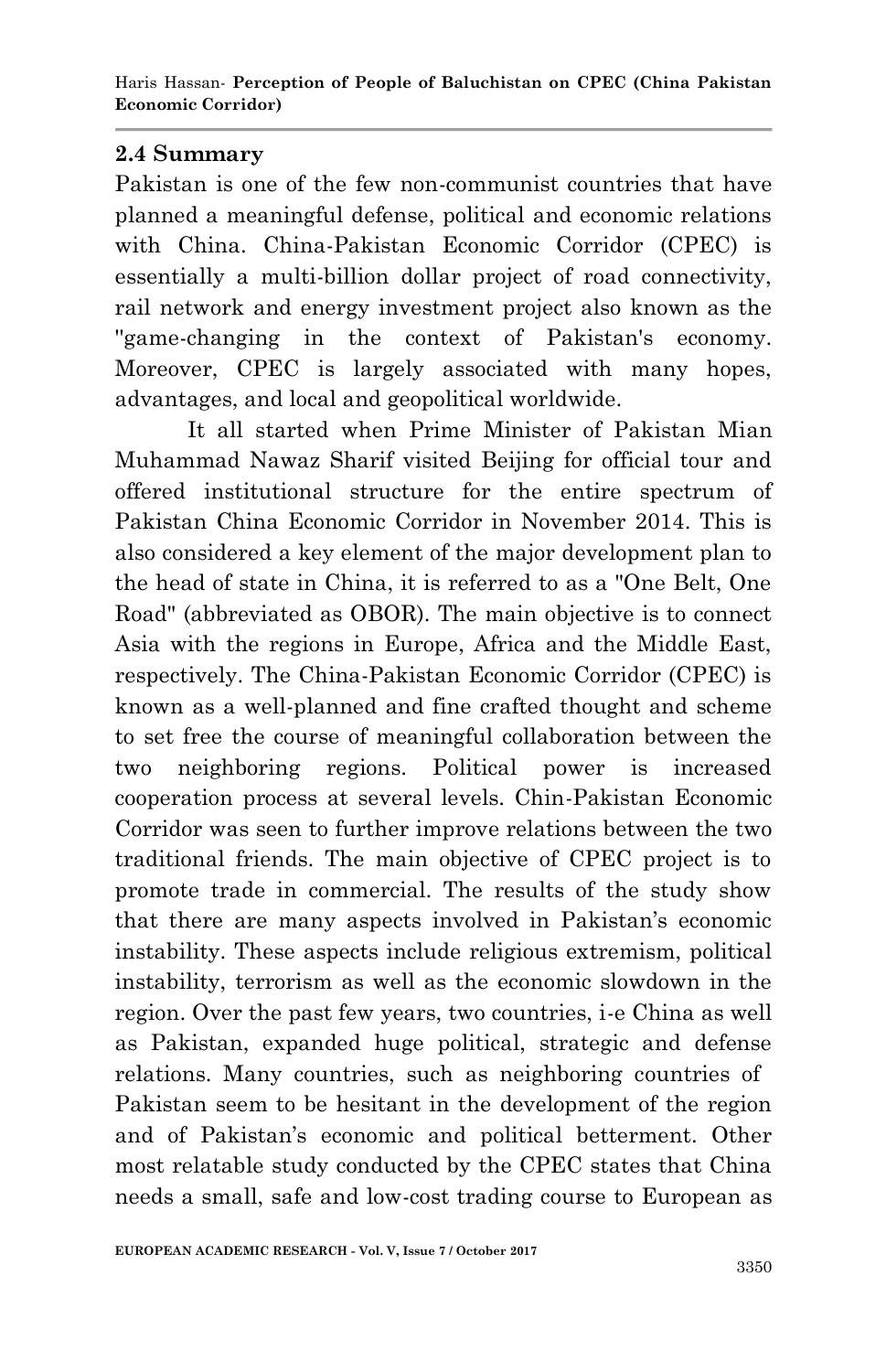well as Middle Eastern countries. And that could be carried out by means of the China Pakistan Economic Corridor (CPEC). This project is expected to overcome the problems of poverty in the country. Baluchistan has seen devoid of development as compared to other provinces of Pakistan. China-Pakistan Economic Corridor CPEC can have a positive economic impact on Balochistan in the long run. Province Widely has been ignored despite the fact that Baluchistan is rich in natural resources, it may be one of the reasons that the Baluch people were in a dispute with the center through the ages. That is why CPEC project faced some internal and external threats. This aspect is related to the political problems that might be faced by both states of China and Pakistan.

# **3. METHODOLOGY**

Predominantly, the methodology that has been employed in the research is qualitative research method in which interviews were carried out from the political leaders of Baluchistan involved in CPEC project, local inhabitants of the region, local students and economists as well. In addition, during the process of data collection, it was made sure that the secondary data analysis is also carried out by the researcher for the reason that it enables in making further questions about the process along with the development of the questions. The data that was collected was carried out through small interviews with the sample. There was usage of the semi structured and short question answers were put forward to sample. Before going to the field, interview guideline was established that helped in structuring of the questions which will be asked in the interview. Further details for the applied methodology are further presented in the text below.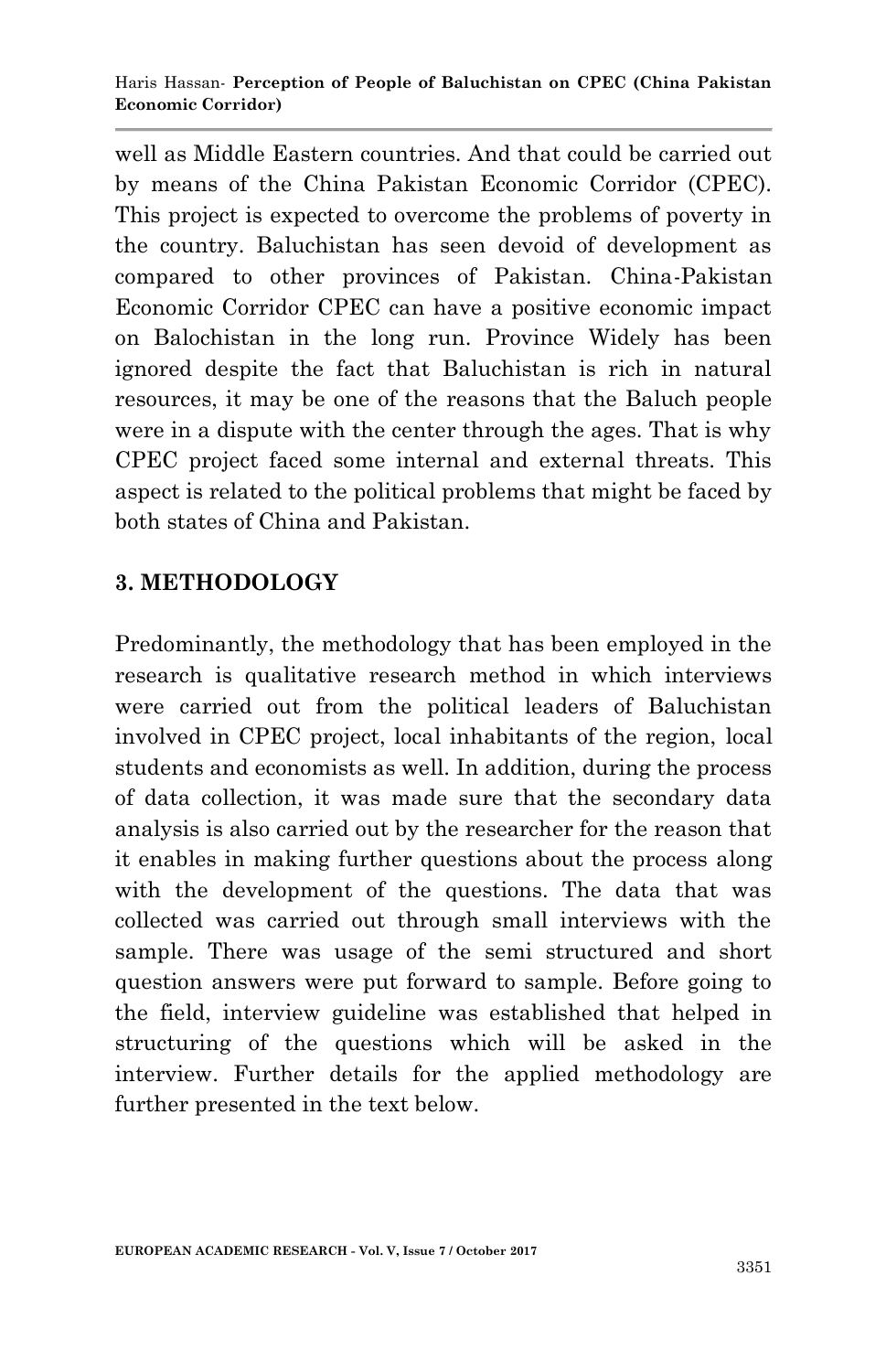| Description                   | Qualification                | Age           |
|-------------------------------|------------------------------|---------------|
| Political Leaders involved in | Politician                   | $45-50$ years |
| <b>CPEC</b>                   |                              |               |
| Baluch People working in      | Varied (masters in different | $30-35$ years |
| Islamabad                     | field)                       |               |
| (Islamic<br><b>Students</b>   | Masters level student        | 25-28 Years   |
| University<br>International   |                              |               |
| and<br>Quaid<br>Azam<br>e     |                              |               |
| University)                   |                              |               |
| Baluch Political personnel    | Politician                   | 40-45         |

#### Haris Hassan*-* **Perception of People of Baluchistan on CPEC (China Pakistan Economic Corridor)**

# **3.1 The Process of Data Collection**

After a questionnaire was designed, twenty seven interviews were carried out to gather the information about the problem area.

# **3.2 Instruments and Sources of Data**

Secondary includes usage of the journals; previous conducted researches as well as the literature reviews about the CPEC project to conduct necessary information to allow evaluate the topic properly. However, unfortunately not much of the data is available about the subject area which is why the present study has been carried out. It is hoped that this research will make a good research that would enable others to extract knowledge out of it. The eligibility criterion was to gather data from those who had been in some way affected by the CPEC project. The data that was collected by using the interview guideline and description of which is mentioned in the following section:

# **3.3 Data collection- The Interview Method**

As mentioned earlier, the interview method was used for the collection of data so that much of the information could be collected. It is one of the biggest benefits of the qualitative methods that it helps in the gaining of the in depth information that might not be achieved solely by means of the quantitative method for the research. For this to this reason, to have the better insight about the problems that the people are facing, the interview method was made into use by the researcher in the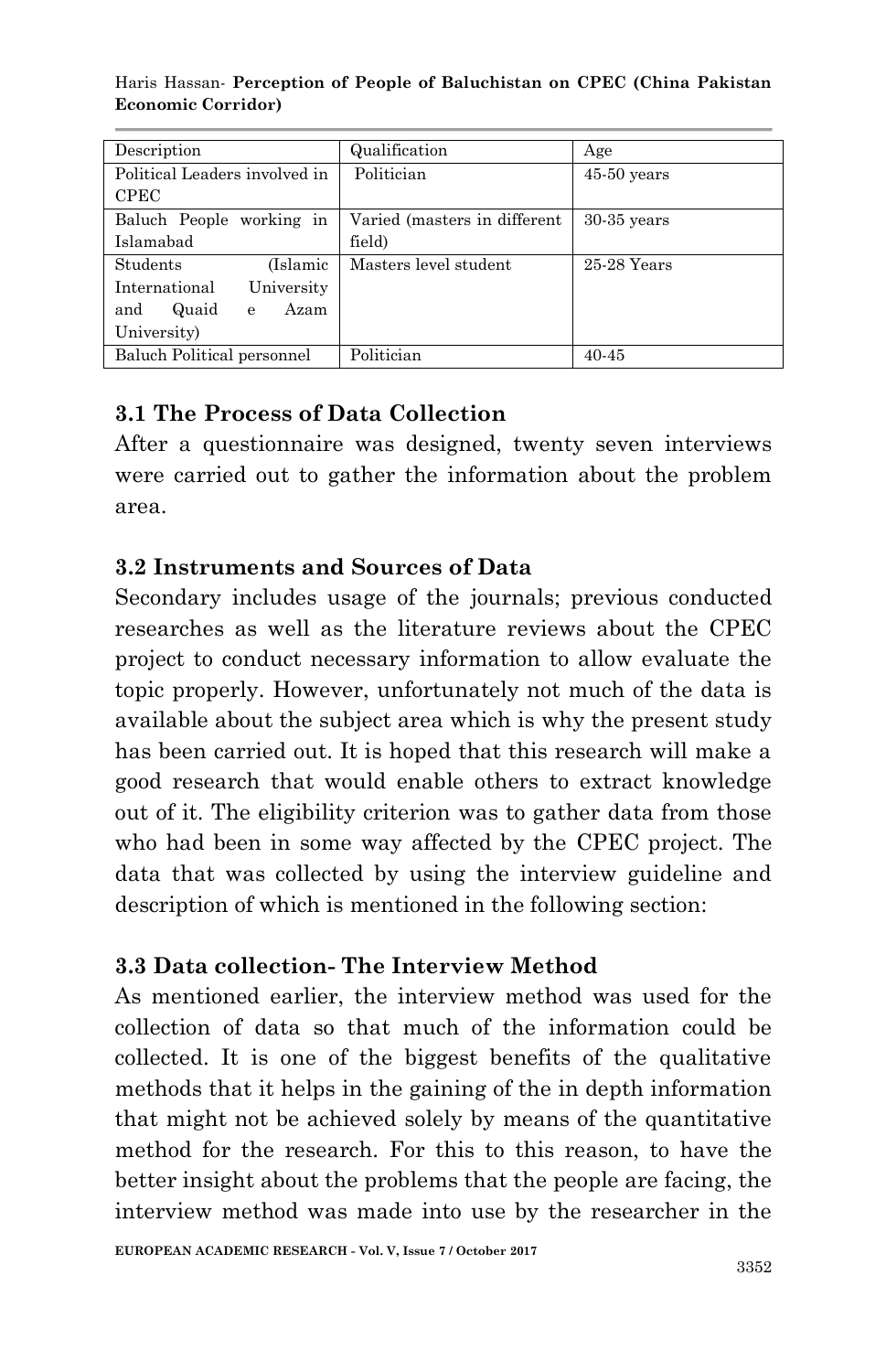field. An interview guideline was established that directly addressed the questions regarding the CPEC project and its impact on the individual"s lives.

# **3.4 Sample**

The sampling technique applied for this research was through the convenient purposive sampling in which the most convenient respondents that were available for the interview were asked for the interview. The target respondents include elites, local people, students and economist. It was made sure that their consent is asked before carrying out of the interview. The participants were asked and told a brief overview along with the introduction about the research. The information that was delivered to them was carried out on their consensus, and later on the interview was conducted. The total time for the interview was on average recorded to be about 20-25 minutes in length and there was no usage of the tape recorder or any type of field photography technique because there was no need for it. The responses that were provided in the interview were analyzed by the process of thematic analysis.

The inclusion as well as the exclusion criteria will further be elaborated in the section below:

# **3.5 Inclusion and Exclusion Criteria**

There were no specific inclusion or any type of an exclusion criteria but it was made sure that the people are mature enough for responding to the questions of the interview that had been articulated. People above 18 years old were preferred to respond for the process of the interview. This was carried out because of the reason that they are better in knowing about the CPEC project along with the positive or negative impacts of it. However, it was made sure that the respondent knows about the problem area along with a brief introduction about it for which a small interview was carried out prior to the actual interview in order to analyze whether the respondent knows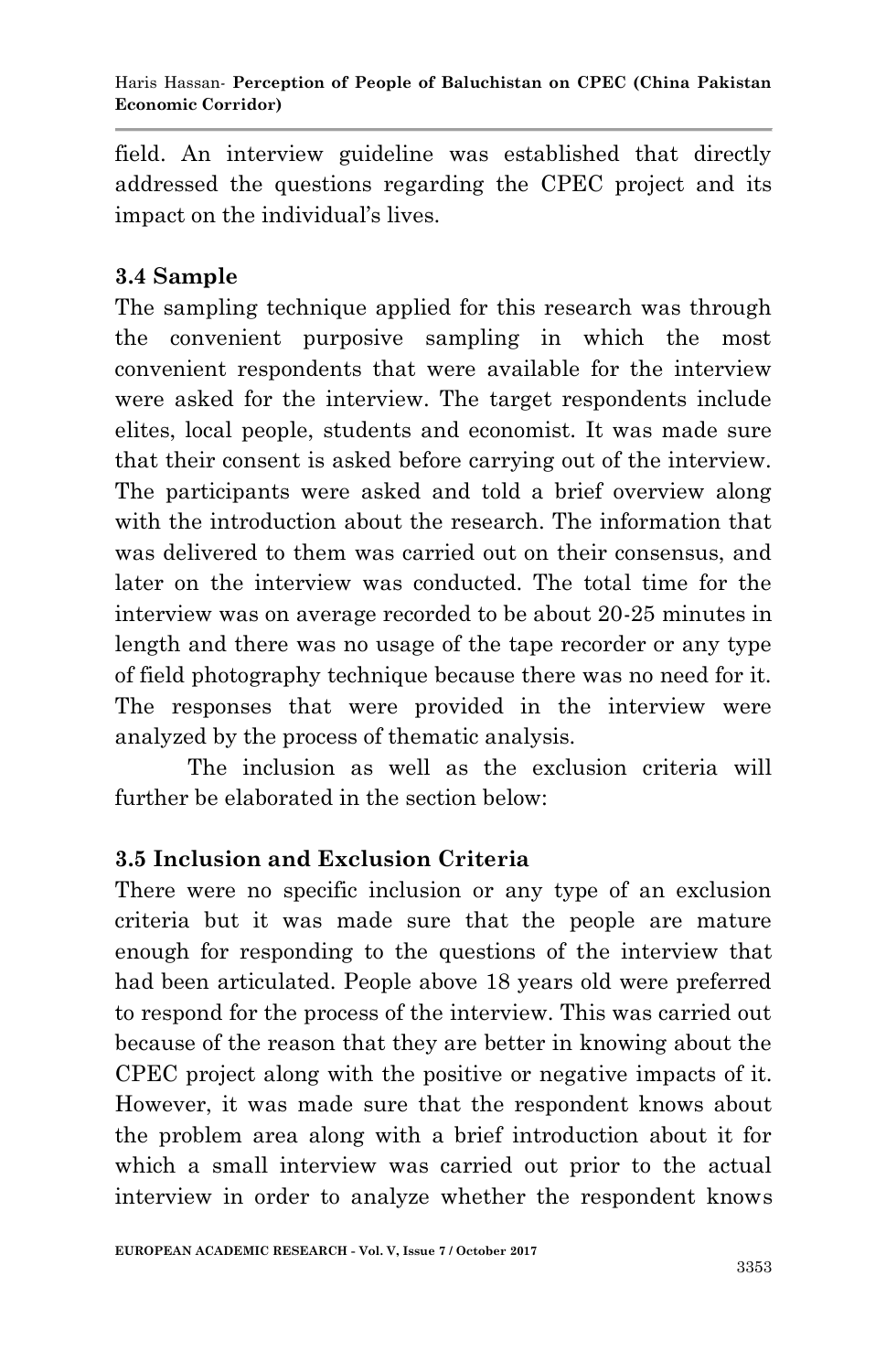about the subject matter or not. By having this method executed, it enabled in gathering the most valid and most appropriate data that further could be analyzed.

The process of data analysis was then followed after the data collection and its description will be presented in the following part of the document:

#### **3.6 Data Analysis**

The data was analyzed by means of the thematic analysis in which the responses were divided as well as categorized in the form of themes. Those themes were later on deeply analyzed by the researcher and it was made sure that a connection is established within the responses and is scrutinized.

During the conduction of research in the field, there were a number of ethical considerations that were also made into consideration which will further be explained in the upcoming passage:

#### **3.7 Ethical Considerations**

Following were some of the ethical considerations that were kept into focus and were considered to be important enough to be mentioned in the methodology section by the researcher:

- The information that was collected in the interviews was solely used for the research analysis and it was neither shared with anyone eels nor was it mentioned anywhere else.
- The names were given codes and none of the names had been mentioned in the research so that the names are kept confidential and their personal information remains safe with the researcher only.
- In addition to that, if the respondent was not willing to share the information related to any sensitive topic, it was not recorded nor was the respondent forced to share the information further.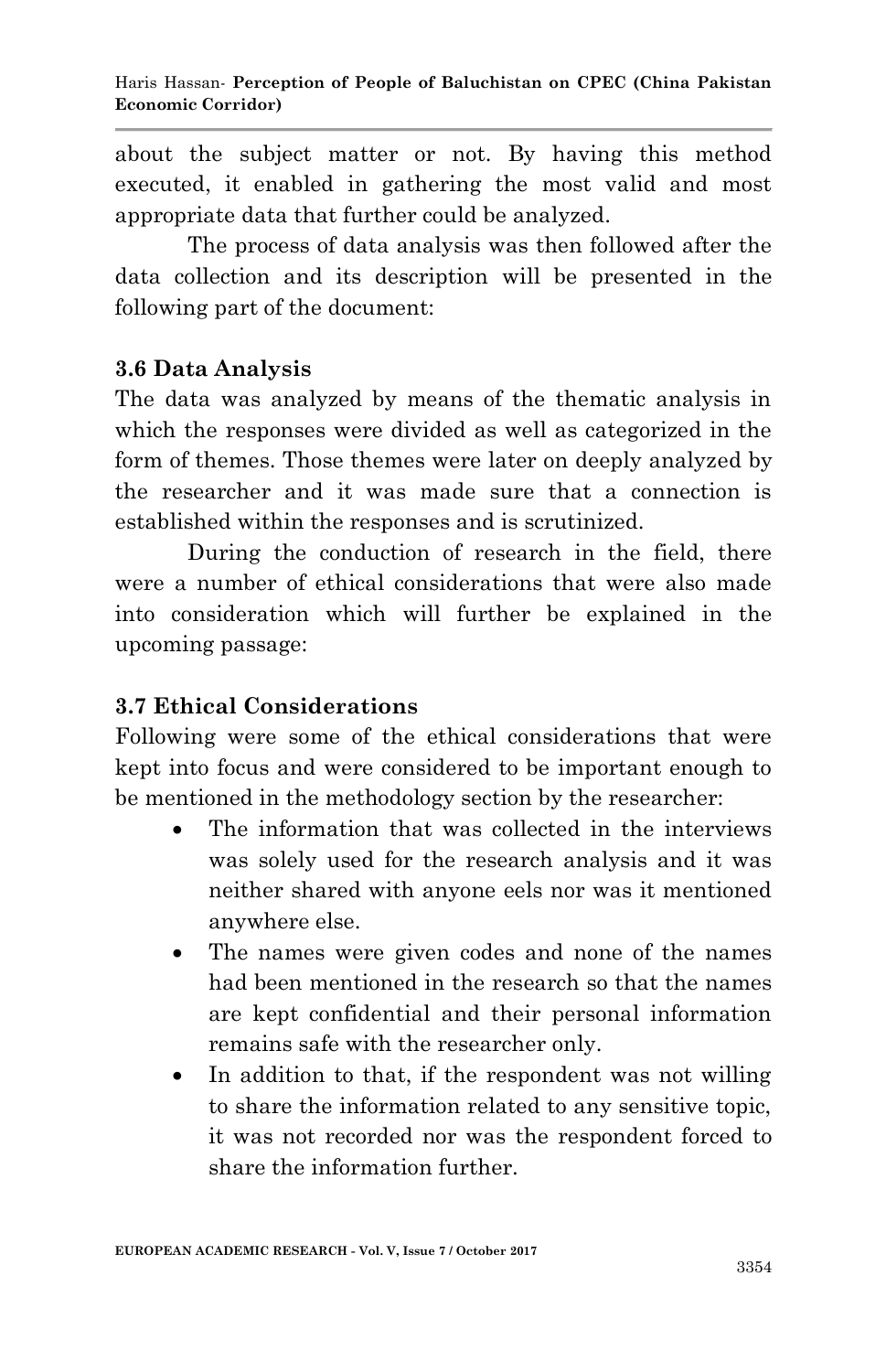The above mentioned points were some of the key points that had been involved during the research process and the analysis was based on it. in the next chapter, the analysis of the provided responses will be carried out which will be supported with the literary evidences. However, it needs to be mentioned that no research has been previously conducted on the same topic.

# **3.8 Conclusion**

The research will be qualitative research method in which the elite's and local people's interviews were conducted which allows the interviewer to gain deep insight knowledge of the project. Total number of respondent twenty seven including both elites and local people Baluchistan working and studying in Islamabad. Secondary data will include the use of magazines; previous research carried out, as well as literature reviews in relation with CPEC project, carry out the necessary information to allow properly assessment of the issue. Eligibility criterion will be to gather data from those who were in some way involved in the project of CPEC. It will make sure that people are mature enough to respond to interview questions. Persons above 18 years are preferable to respond to the interview process. This will be done on the grounds that it is better to know about the project with positive or negative effects of it. The data will be analyzed using thematic analysis. The themes later deeply analyzed by researchers. In conducting research in this area, there will be a number of ethical considerations, which will also be ensured.

# **4. FINDINGS AND DISCUSSION**

As mentioned in the methodology section, 27 structured interviews were carried out to gain the insight about the issue relevant to the CPEC project that has been initiated and under progress in the region of Baluchistan. The respondents were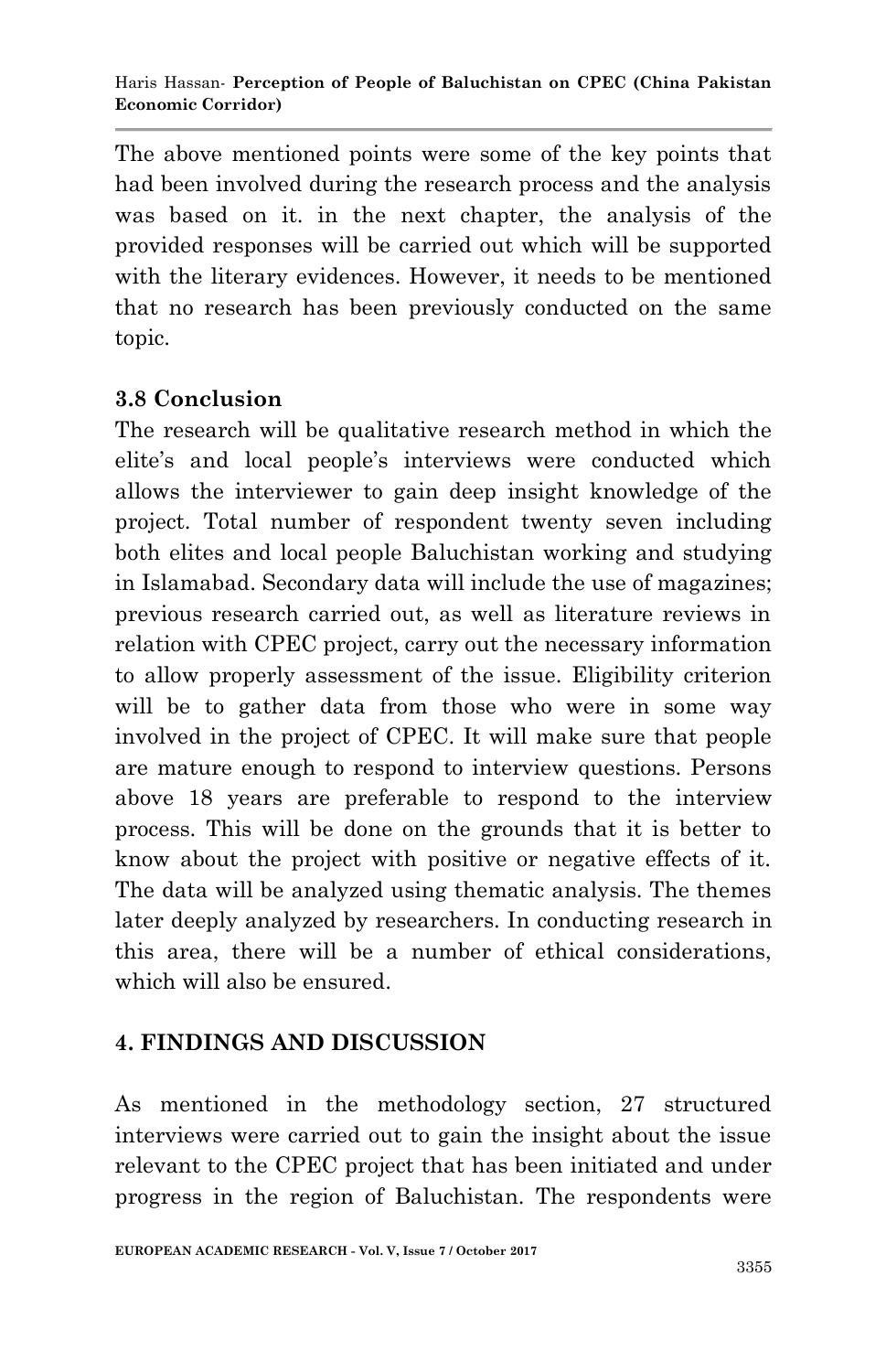aware of the fact relevant to the CPEC project which further made the interview process even richer in data and allowed the entire data collection method a lot smoother. The overall findings were then analyzed through the thematic analysis and different themes were extracted out of the interviews that had been conducted. In addition to that, the researcher did not rely solely on the findings of the two interviews rather on the other hand; the data was also collected in the form of informal questions and answers from the local inhabitants in which the majority did not want to be displaced through this project.

Moreover, the informants were quite open to talk about this matter for the reason that it acted as the major factor in defining their futuristic situation in life. It could have an adverse impact or a pleasing outcome result (about which they are not so sure). During the process of data collection, it was tried by the researcher not to hurt anyone's personal feelings because many people were under influence and they were trying not to be judgmental about it. The major reason behind this opposing scenario is that, the area has been left without the proper resources and many of the natural resources are initiated and provided through the region of Baluchistan but ironically, on the other hand, the people themselves are suffering from the major power breakdown crisis. Not many of the resources are present and the government is generally blamed for this issue which is the reason behind blaming the CPEC project for only having beneficial outcome results for the ruler and the government authorities.

# **4.1 Perceptions related to Economic Benefits to the 'Nation'**

In the interview process, one of the respondent's did mention that it is prospected that the CPEC project will have both short term as well as long term beneficial outcome results on the country. Not only will it increase and elevate the standing of Pakistan in the eyes of the world but on the other side of the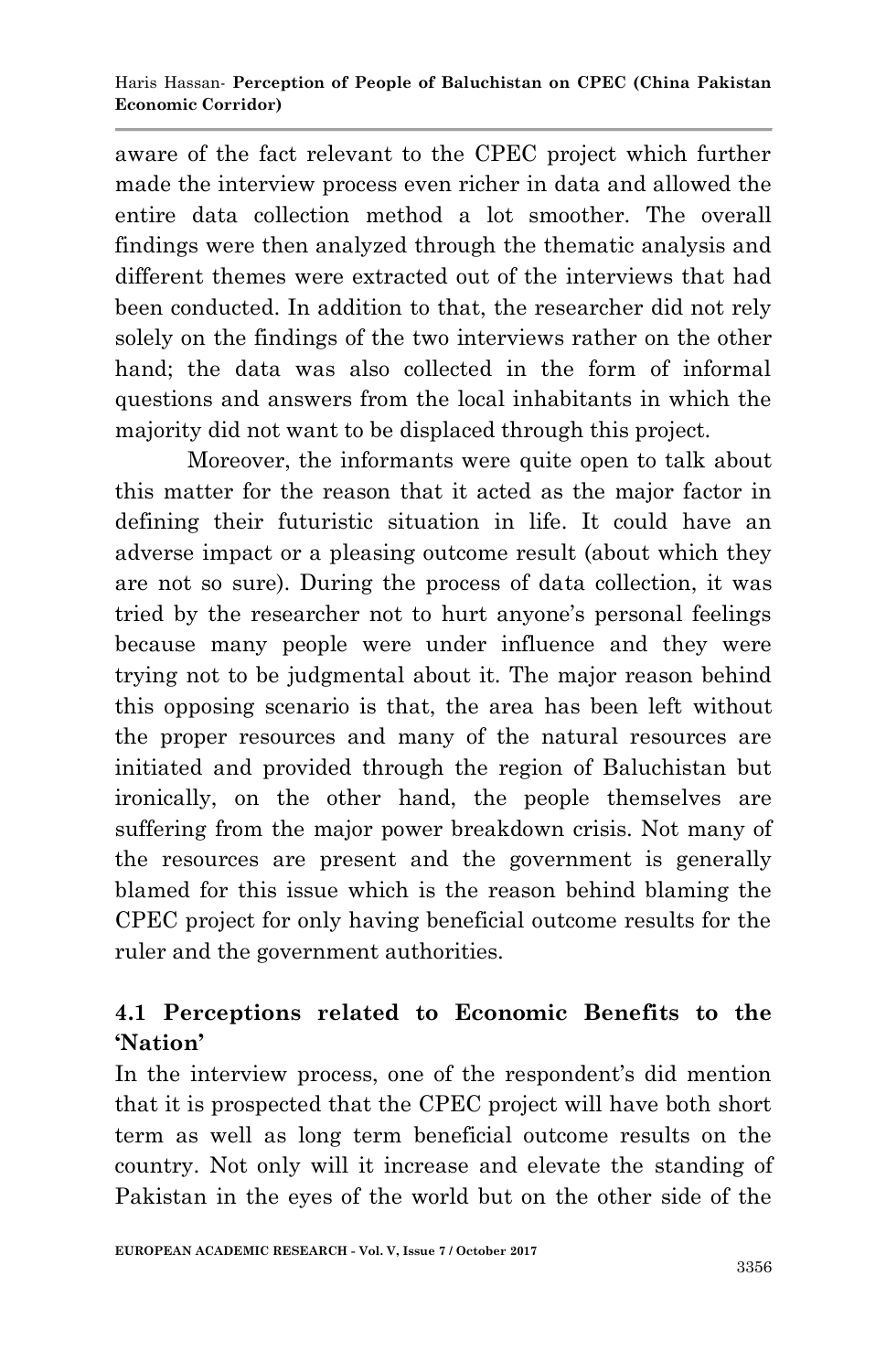argument, it will also make it possible for the region to have strong political and diplomatic ties with other regions. It was surely identified that there will be economic benefits that would be gained by means of the CPEC project however; the findings also implied that the benefits will be solely related to the dominant and the powerful regions of Pakistan and not the Baluchistan itself that had been left deprived of the basic needs and requirements. This has also been identified as a fundamental element that has aggravated the feelings of the local inhabitants for the fact that it has always been the case for the region of Baluchistan province.

Furthermore, it was also implied that the benefits will not be in Baluchistan for sure and the possibility is there that the people will be more influenced and their current living standards could even get worse as compared to the ones that they are having right now. There is a possibility for the people to be displaced (which will further be discussed in the next section) and could be treated like the next region for the IDP's. Also, no statements by the government authorities are specified that talk about the settlement of the displaced people around the region. This was mentioned by the respondent who said that:

> "Although the CPEC talks about the benefits to the "nation" and the overall performance of the country, the government has not talked about the measures or the steps that it will incorporate to counter the problem relevant to the issues of the people that might be displaced in the process. There is not a single claim by the authoritative figures about us and the people of Baluchistan who might and most certainly will be affected by it because this always has been the case and it could be observed all around the Pakistan. We fear that this CPEC project is only going to be helpful for the people because this has also been the major element in the working of the country, either they want money to fill their own pockets or they want these kinds of projects to be functioning only for their regions to be developed and advanced".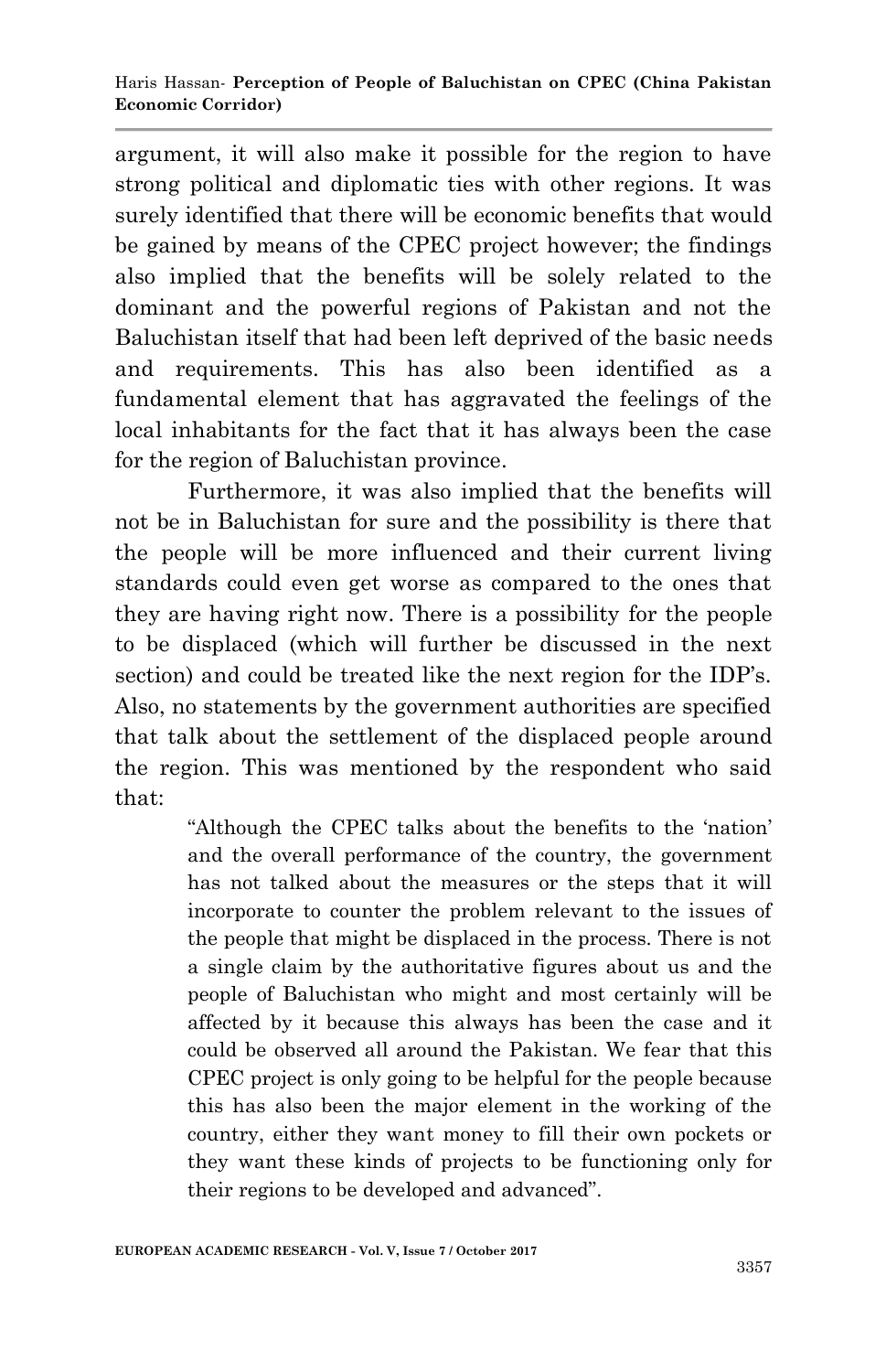The above verbatim in the interview shows that the people are against this issue because of the fact that they fear the economic benefits will only be relevant and applicable to the local authorities and not the inhabitants. There were other related aspects that had been identified as the major theme for the people who would be influenced by the CPEC project and will further be discussed in detail in the following section:

## **4.2 Negative Impact on People**

As mentioned earlier in the text, it was highlighted by all of the respondents in the process of the interview that the people and the local inhabitants will surely be affected by the process and the governing figures will not do something about it as usual because this has always been the way. Moreover, the respondents also indicated that the people are fearful about their security and their houses if they get taken away in the process of the CPEC project. The government is liable to answer for their actions and such developmental programs because of the fact that most of the people do not have more than a single house on which many of the house members are dependent upon. It is not the higher officials that will be under affect in the process but the general public will be harmed in the process. This is how; the people will possibly be influenced in the process for which the government along with the higher officials needs to ponder upon. In this research, it was also highlighted that the role of the government is very crucial in the resolution of the problems which will also be discussed in the section as follows.

# **4.3 The Role of the Government in Resolving the Issue**

The respondents in the research and the interview process indicated their issues with the government figures who are not aware of the basic needs that the people require in the process. Furthermore, the government needs to understand the standing of the people's needs and requirements which is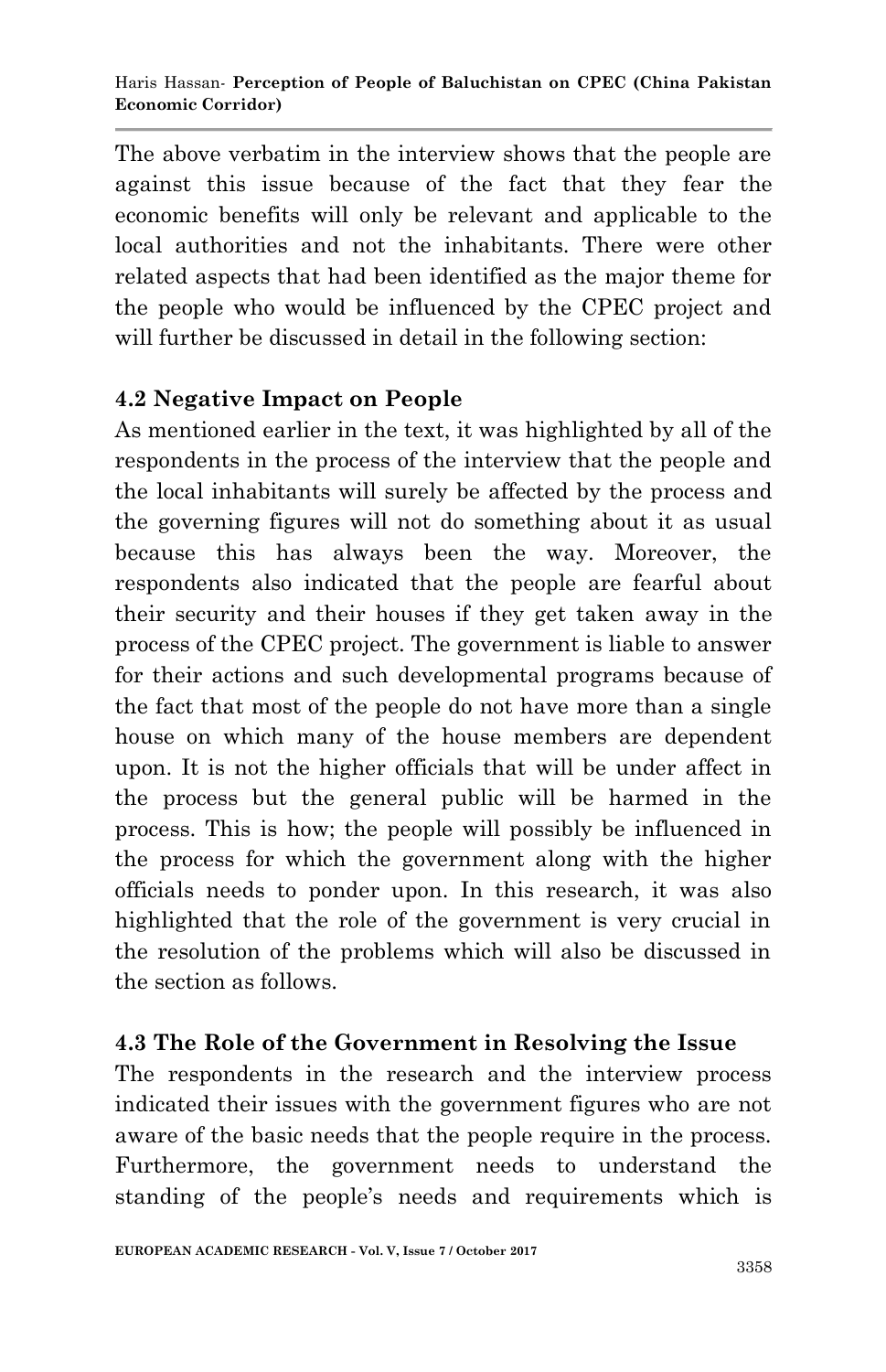mostly left without being discussed and unsettled. Following is the response of the respondent that had been recorded in the interview process:

> "I personally think that the ones governing us ought to be among us and from us who do know about the needs that we require. The person who will be made authority among us and who will lead us further will also know what we go through. If the current government or the governing figures prior to the present situation is analyzed, they did not do anything to counter the problems that the Baluchis or the people of the Baluchistan is dealing with rather on the other hand, they were too selfish to fill their bellies with the money of the poor that should have been distributed and utilized to make their lives better. Also, in the CPEC project, the government needs to take all of the necessary steps to make sure that the people do get settled if their living is impacted in the process. If this cannot be done and if the people will be left deprived of their basic needs of lives then the CPEC or any other project should not be carried out because if out people are left unhappy and poor, we do not want anything on the massive levels that only helps the ones who are sitting in the authority position. I will say it again and again that the people of Baluchistan are always made to suffer and no one in the government had the audacity to address their needs. It should be done, people need to be given security and housing is they are taken away in the process or else, the project must not function".

This response given above proves that the CPEC project is quite opposed by the local inhabitants due to the fears that they have in their minds and that need to be addressed by the government officials so that all of the population could work in peace and harmony in making the situation better. This has been identified as an issue as well as a resolution to the government figures which could also be utilized and pondered upon by them.

The proposed model that had been suggested through the present study also indicate that the governing authorities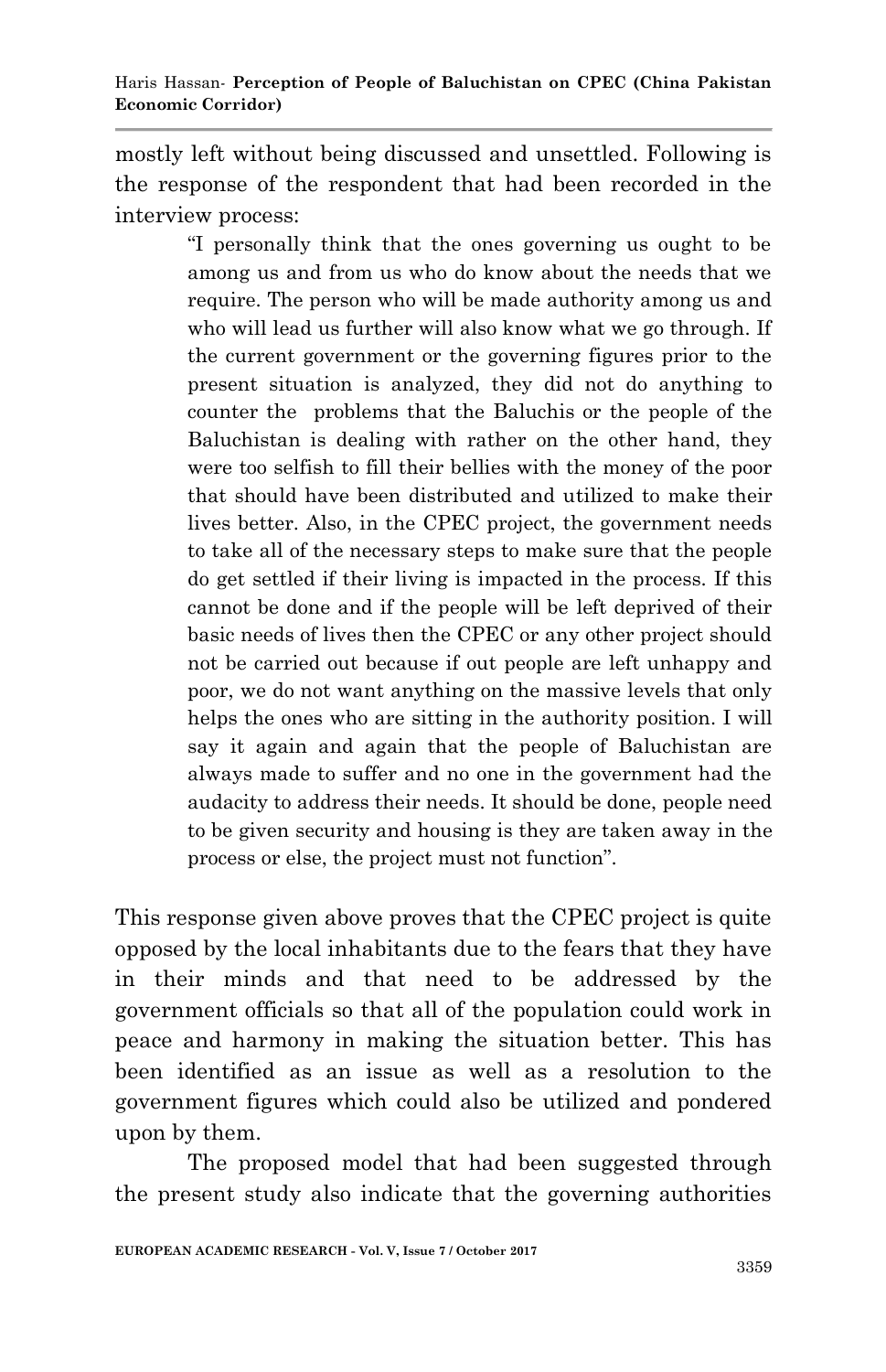need to be involved in the project of the development and also need to ensure the local inhabitants along with the citizens that they are most certainly working for the benefit of the nation as a whole. There is a need for this communication gap to be filled in the meantime which has also been suggested through the present study and will be discussed in the final chapter as well.

# **4.4 Fear of Being Displaced**

The findings of the current study also indicated that the local inhabitants" fear of being displaced which had also been discussed in the above sections as well. The people have mostly associated this issue with the other areas of the country in which the local people were the ones who were affected in the process and the government did not do anything about it. The respondents kept saying that "this has always been the case and the government always does this" and so on. So, this has been identified as an issue which could be and needs to be addressed by the government figures because of the fact that they have been appointed to do so and to work for their people not themselves.

Moreover, it had also been proposed in the process of the data collection that if the displaced people or the ones who are prospected to be displaced in the process due to the incorporation of the land in the process, they need to be settled down properly through the housing schemes and the like. They should and they must be settled prior to the planning process otherwise where will they go if they are left out just like that? Hence, as a consequence, the fear of being displaced was recognized as the dominant theme in the process and had been found to carry paramount importance to be discussed in the process as well.

# **4.5 Issues of Threats and Security to the Region**

Another big issue that has been encountered in the way of the CPEC project is the issue of the security as well as the threats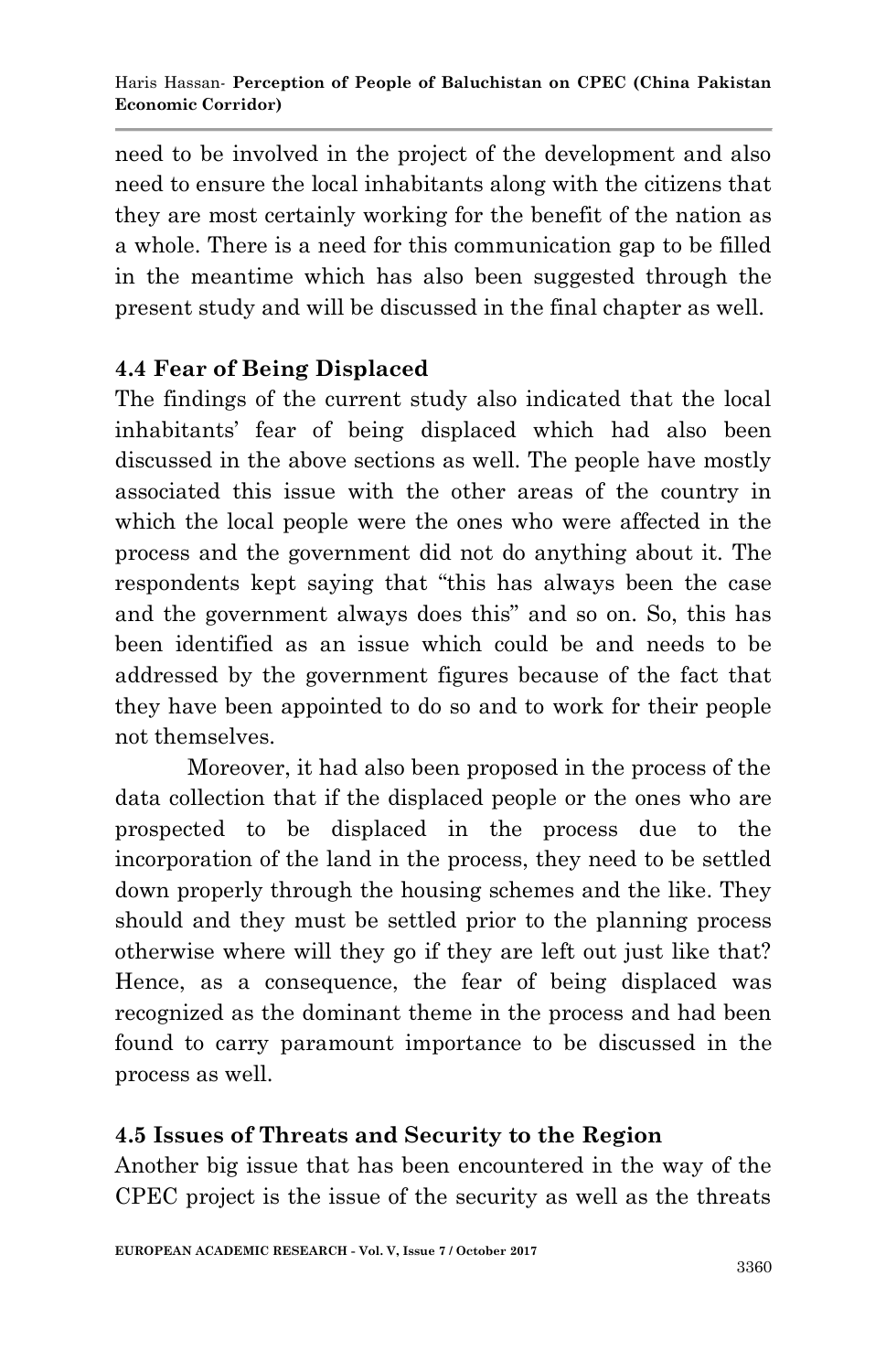that are being given by the figures and agents who are against the development of the region and the country. It could be said because of the fact that many of the countries who are not in the favor of the development of Pakistan or China are against this project and have been threatening the country to stop this project. As a consequence, the Pakistani government and forces officials along with the collaboration of the Chinese governing authorities are making their best steps to control this situation against the possible threats.

In addition to that, it is also prospected that the challenging situation could elevate because it has a lot of benefits to the development of the region which has also been recorded in the process of the interview as well which is as follows:

> *"*I would say that no one within the region of Pakistan is against the development and the progress of the country to be very honest. This is due to the fact that all of us and all the people that are residing in the country want to have better living standards and no one within a single household would want to destroy a house then why on earth is it possible that the country fellowmen would work against the country? I am completely of the view and I am also 100 percent sure about it that it is the outsiders who are against the Pakistani development. However, I am not saying that the CPEC project will bring no good to the region, it surely will and it is right as well. But, I do imply again and again that the people will be affected by it which needs to be focused and addressed as an issue by the government so that nothing happens against the people and the local inhabitants. The government and the armed forces is working day and night to protect us but the protection is not too much and we need to be protected from each and every angle which is the responsibility of the state. This is all I am stating and proposing in general."

**4.6 Foreign Countries that are Against the CPEC Project** Due to the beneficial and the opposite outcome results that are mostly associated with the CPEC project, on the contrary, it is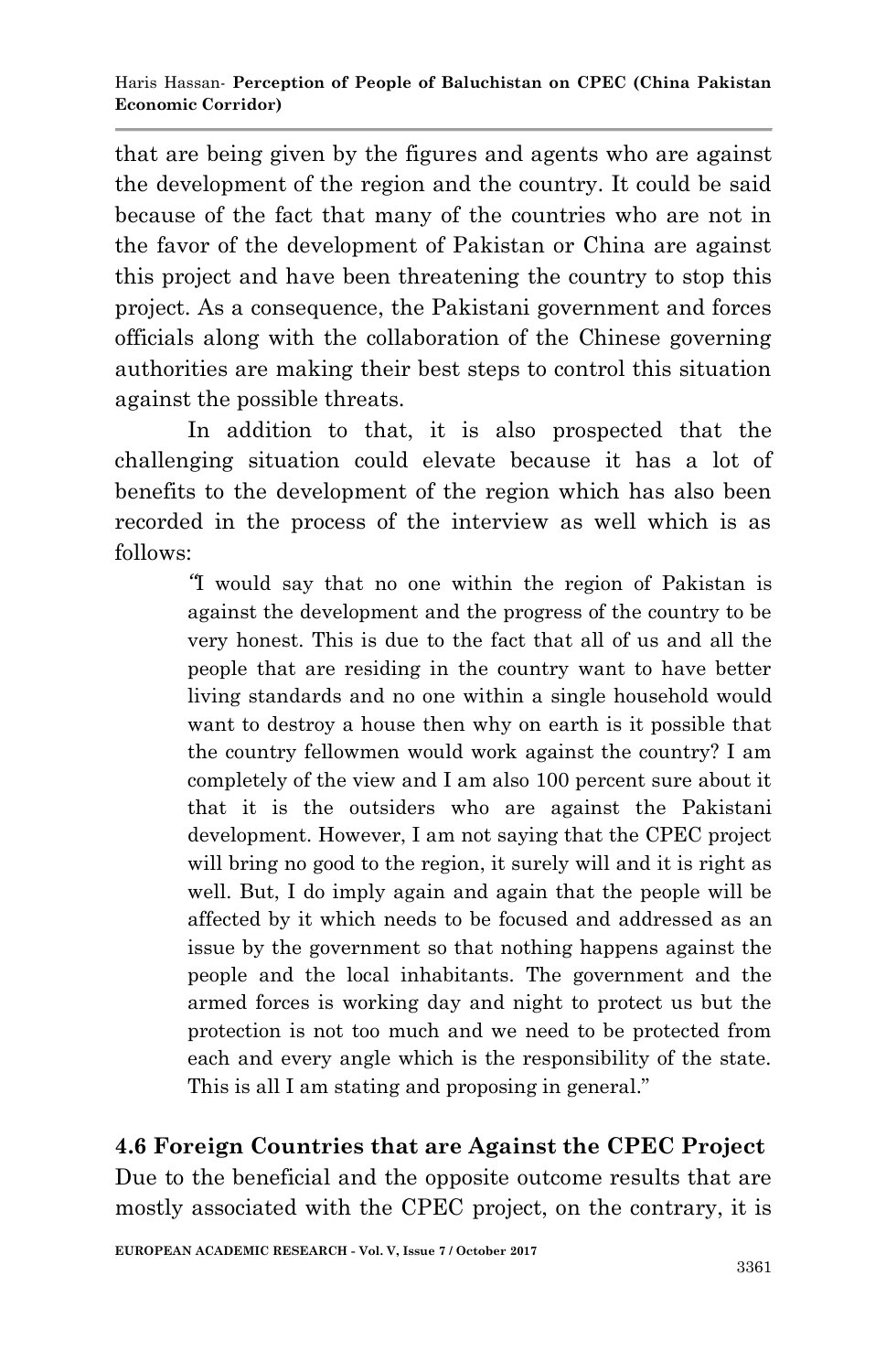also a theory that the foreign countries that are against the development of Pakistan are basically making and initiating the hatred speech. This will allow the CPEC project to be influenced in this process and the major aim of the surrounding countries gets fulfilled through this process. In addition to that, the people were also of the view (with whom the informal discussions were carried out) that although the neighboring countries are against the development as well as the progression of Pakistan; the governmental figures need to work on it within the nation. They are not taking many steps to decrease this hatred that might end the dispute to an end and it will also allow all of the people of Pakistan to be united in making the steps towards the progress.

So, in this theme, the two major elements were identified which are as follows:

- The foreign countries that do not want Pakistan to be progressive are against the CPEC project and are making ways to disturb the harmony and peace in the region, and;
- The government need to make steps to encourage harmony in all of the regions of Pakistan in which none gets neglected from power and resources and the inter community disputes gets resolved. This will make it possible for all of the groups of people to move together towards the development (Ali, 2016).

Hence, these themes mentioned above were the primary and major contributions to the findings of the research that allowed to gain an in depth insight to the problem of the CPEC project and the factors that are surrounding it. Moreover, many of the major social, economic and political factors had been identified which could also influence the future researches and will allow the present research to act as a benchmark in finding the relations with the other relevant aspects.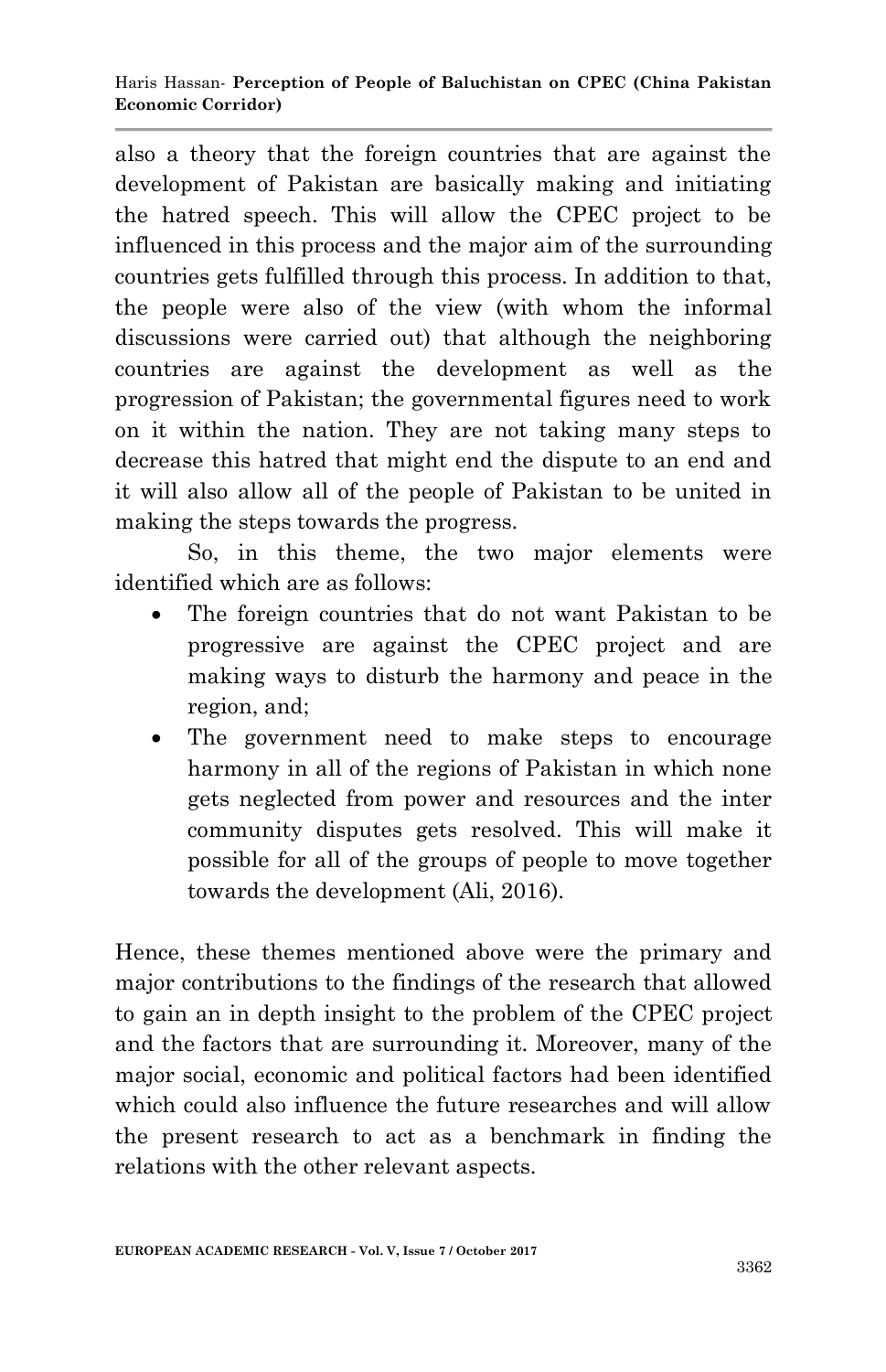## **4.7 Emotional Issues Identified Among the People**

During the course of the research, there had also been some of the emotional attitudes and emotional issues identified in the research in which the people were not in the favor of the present project due to the reason that the region has always been neglected. Now that the government is finding beneficial outcome results through the project execution, they are not in the favor of the project to be carried out and to be functional. This issue has been identified through the present study which could also enable the future researchers to explore the region through this dimension as well.

In addition to that, the aspect of anger and hatred of the local inhabitants towards the governing authorities was also noticed in which the people who had been interviewed were of the view point that the governing authorities are not the representative of the region. Hence, they do not have the authority or they are not in the position of making the decision that such types of projects ought to be carried out. Moreover, in accordance with the researcher"s personal point of view, the people themselves are not wrong in their point of view due to the fact that this had been the way for the people. This specific aspect had been identified and hence mentioned so that the themes could further be validated by means of the future researches as well.

This whole analysis do seem to indicate that the overall CPEC project possesses some of the very long lasting and advantageous long term outcome results which has been the reason for the project execution as well. The major state that will benefit in the process is also China but on the other side of the argument, Pakistan will be the main medium in the process of the trade network which gives a benefit to the country as well and this has been the reason for the elaborate focus of the governing figures on the project as well. However, on the other hand, the region of Baluchistan is surely being affected as per the findings and assumptions of the study as well for which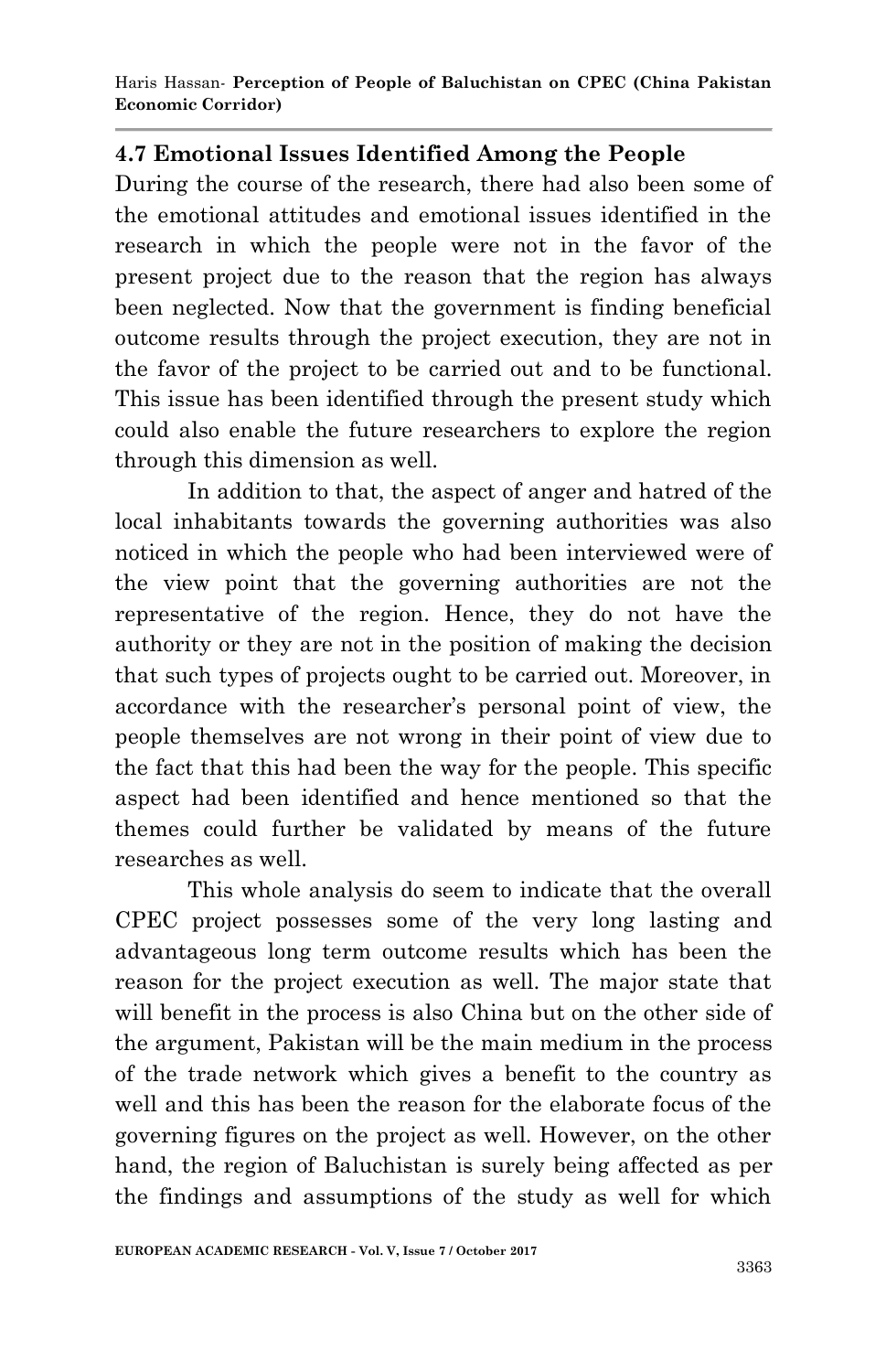there have been some of the recommendations suggested as well which would further be talked about in the next chapter in order to gain the holistic insight to the situation as well.

## **4.8 CONCLUSION**

One respondent mentioned that the CPEC project will not only will this increase and enhance Pakistan's status in the eyes of the world, but on the other side, it will also make it possible for the country to have a strong political and diplomatic relations with other countries. Elites involved in the process of CPEC project are quite optimistic. They believe that Pakistan"s economic prosperity is totally dependent on China-Pakistan Economic Corridor and this project will lead Pakistan to a bright future. But on the other hand local people of Baluchistan and Gwadar itself are not satisfied so far the reason is they believe that Pakistan government priorities are not in line with Baluchistan issues. Some of the respondents said that they are striving to get basic necessities of life, beside this they social, economic, political and security issues. It has been highlighted by most of the respondents during the interview that the people and the local inhabitants will surely be influenced by the process and the governing authorities would not pay attention to it as usual because this has always been the way. The government needs to focus on primary issues of literacy and skills in the province so that Baluch people can participate in workforce of CPEC project, respondent added.

The results of this study also showed that the native of people of Gwadar are expected to be displaced. It happens usually during any developmental project the local people get influenced Respondents kept repeating that "it was always the case, in CPEC project and the government always does this," and so on. So it was identified as an issue that could be and need to be addressed by the government officials because, and to work for the people who are not themselves. There are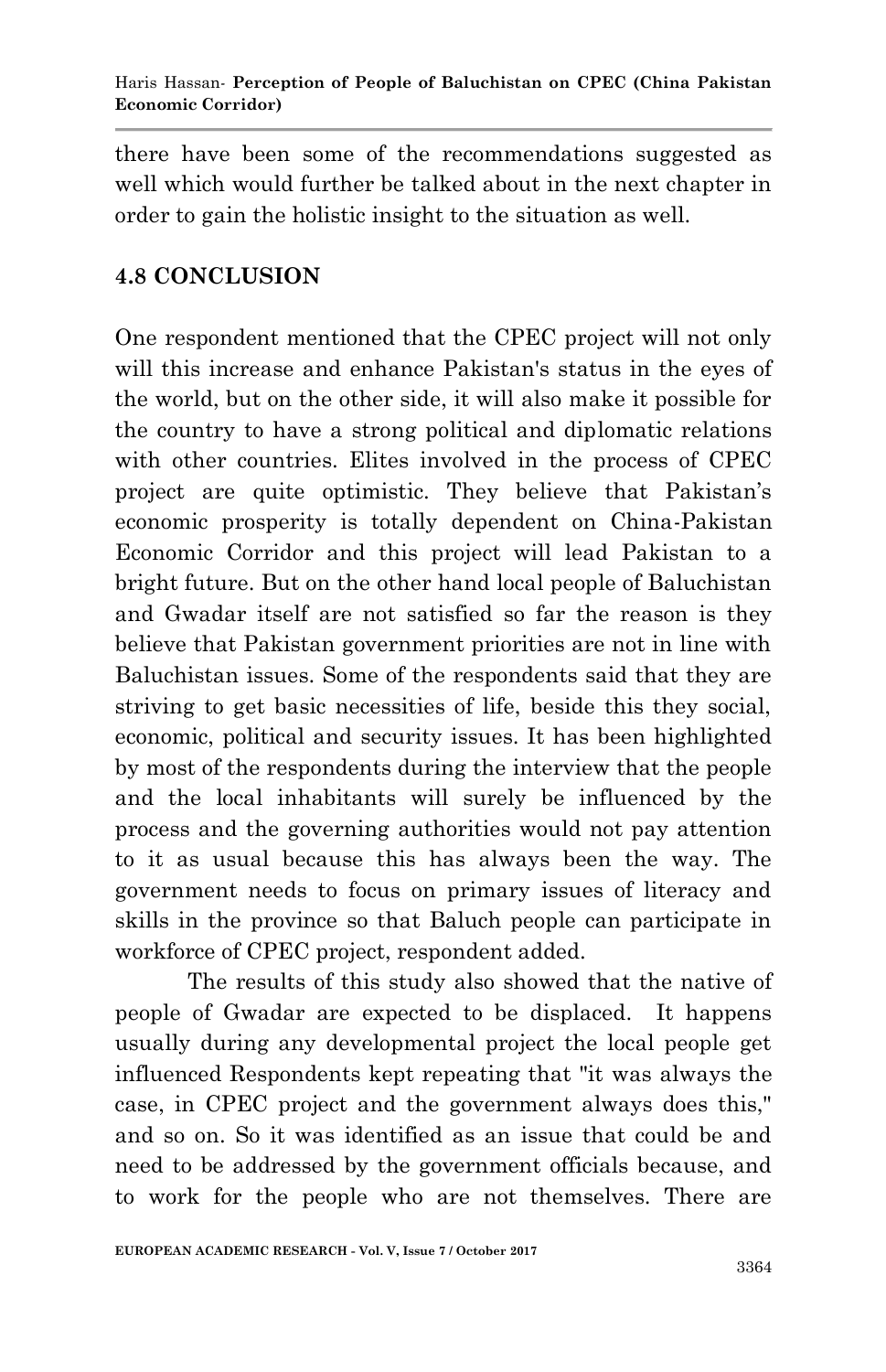numerous countries that do not want development of Pakistan and China are opposed to this project and were threatening the country to stop this project. As a result, the Pakistani government forces and officials, along with cooperation from Chinese authorities that govern doing their best steps to control the situation against potential threats.

## **5. CONCLUSION AND RECOMMENDATIONS**

The findings of the study did indicate that the people do not want this project to be executed because of the 'fear' that they have about the matter and about the entire process. This could be accepted as a reality because the country does not seem to have a proper management system to address all of the issues side by side. However, in case of the CPEC project, it is the responsibility of the higher officials to deal with this matter as well if they are willing to take such drastic and bold steps to incorporate this plan. Moreover, the people are of the view in general that the CPEC project will be bringing beneficial outcome results to the other parts of Pakistan and not Baluchistan so, why is there any need for such types of programs when the region itself will not be benefitted by it? Although this type of a concluding statement could not itself be recognized as a sound thing to be stated however, it is the point of view of the public as well which had been the main objective of this study.

The main reason behind carrying out of this current research was to make sure whether this exact beneficial results are for sure going to be in case of the Baluchistan or not. The responses of the local inhabitants carried a lot of significance in the study which is the reason why that they were regarded as the most representative of the data and the population and were interviewed. This research could be taken as the primary resource for the providence of the baseline information which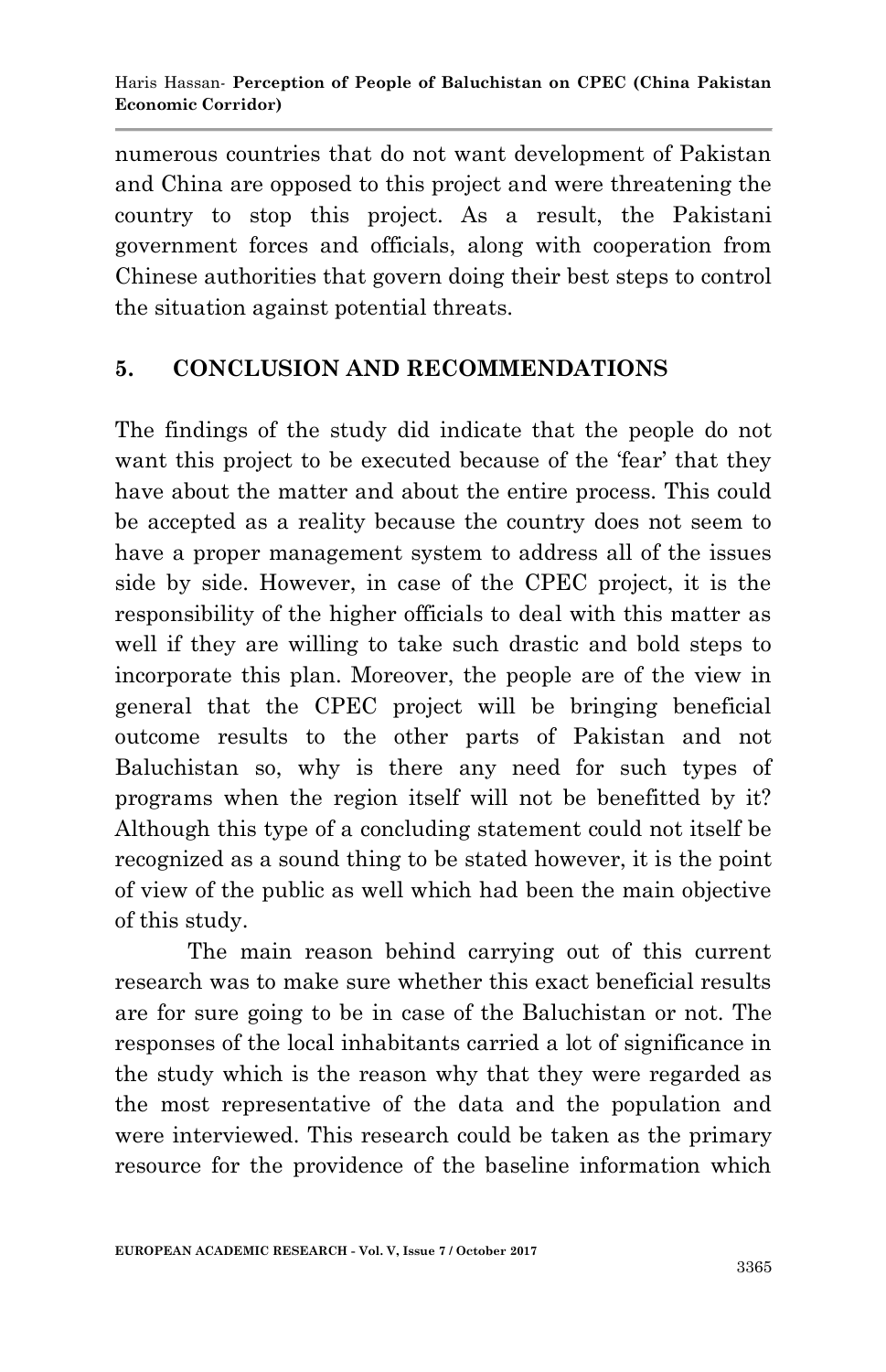could further be incorporated as well as utilized for the future researches in the same field.

A number of dimensions such as the fear of the people, the role of the government in the issue, the beneficial outcome results, the public interest, issue of the security etc. had been identified and discussed in detail in this research. Also, along with the identification of these factors and variables, it could be said that the governmental authorities are liable to respond to such queries that have been generated by the people for the fact that these are equally important as much as the progress is important for the nation on the whole.

It has also been deduced that the people will start functioning and start to encourage this project themselves if and only if their needs and requirements are met. It also needs to be made sure that the development is also related to the progression of the region as well otherwise the people are of the view that what good will the project of the CPEC will hold for them if there is no benefit for the region itself. It was also found out that the government needs to make sure to the masses that the region is not left deprived of the basic essentials like the other regions of the Pakistan and all of these problems get addressed and resolved. Hence, this was the overview of the entire research and there are a number of other related elements of the research that has been identified by the researcher and will be provided in the following section of the entire research study:

#### **5.1 Recommendations**

There are a number of recommendations which will be further explained in the following points to summarize the points:

- It has been recommended through this study that the governmental authorities need to make steps to protect the local inhabitants both in terms of social and financial security.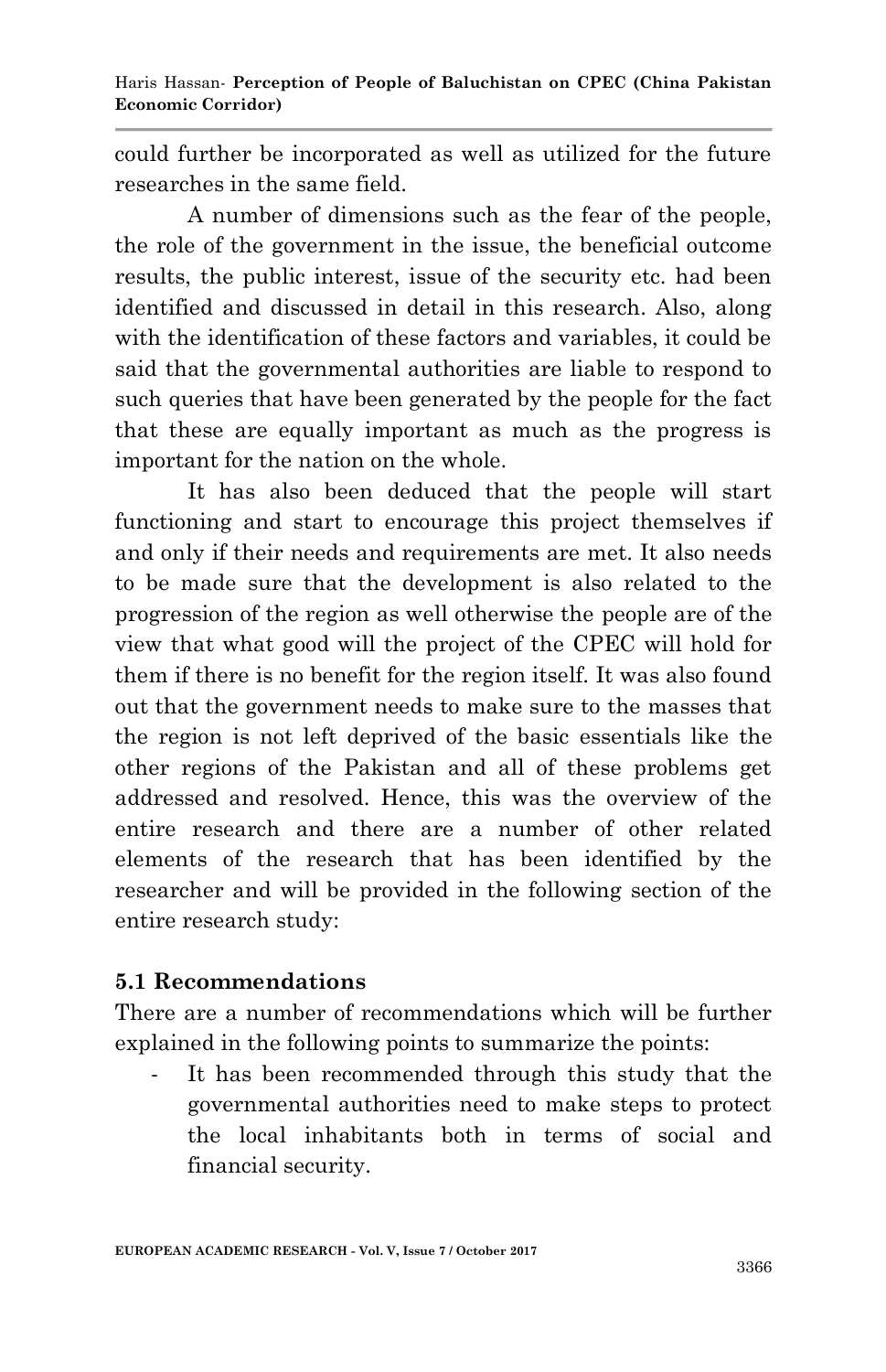- If the people are suspected to be displaced in the process, they need to be provided with the special programs and housing schemes that addresses this specific and vital issue that is of the paramount significance.
- There is a need for the awareness programs provided to the local people about the CPEC project in terms of the beneficial outcomes that it possesses and the people need to be made sure that their security and wealth will not be affected. These steps are the responsibility of the government authorities that has been recommended through the findings of this study that they need to be incorporated as well.
- If the interview process is also supplemented with the statistics as well as the facts and figures, it could also enhance the study and taken to the national as well as on the global level. The preliminary information will also act as strengthening the research in general.

# **BIBLIOGRAPHY**

- 1. Ahmar, M. (2015).Strategic Meaning of the China-Pakistan Economic Corridor. *Strategic Studies*. Retrieved from http://www.issi.org.pk/wpcontent/uploads/2015/12/Moonis-Ahmar\_3435\_SS\_41\_20142015.pdf
- 2. Ali, A. (2016). China Pakistan Economic Corridor: Prospects and Challenges for Regional Integration. *Arts and Social Sciences Journal*, *7*(4). doi:10.4172/2151- 6200.1000204
- 3. Deling, H., Diren, L., &Tiantian, H. (2016). Analysis of Public Opinion About China-Pakistan Economic Corridor. *Journal of Applied Sciences*, *16*(6), 286-292. doi:10.3923/jas.2016.286.292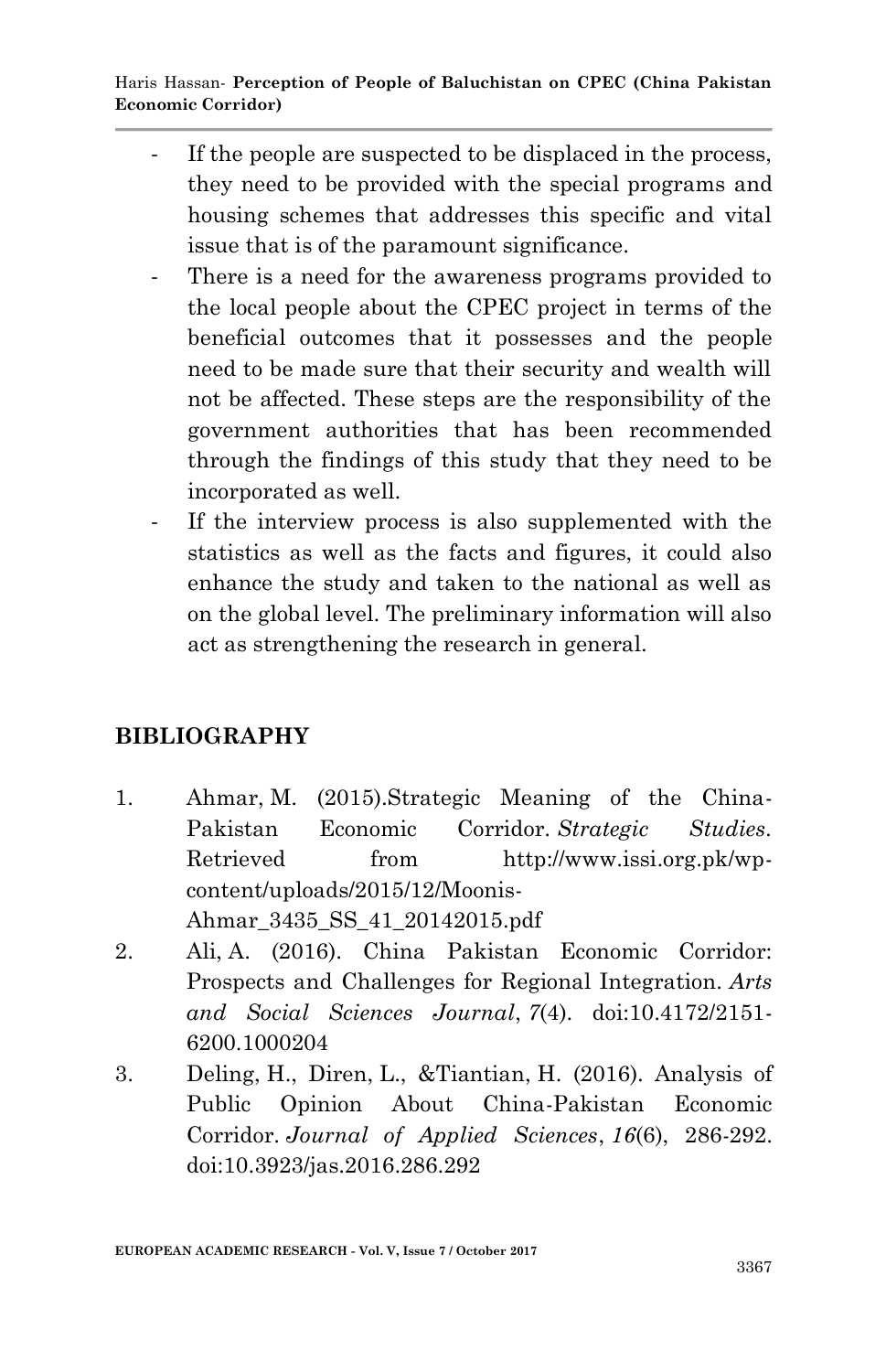- 4. Hali, S. M., Shukui, T., &Iqbal, S. (2015). One Belt and One Road: Impact on China-Pakistan Economic Corridor. *Strategic Studies*. Retrieved from http://www.issi.org.pk/wpcontent/uploads/2015/12/Shafei\_Moiz\_and\_Tan\_and\_Su mera\_3435\_SS\_41\_20142015.pdf
- 5. Hussain, E. (2016). China–Pakistan Economic Corridor: Will It Sustain Itself? *Fudan Journal of the Humanities and Social Sciences*.doi:10.1007/s40647-016-0143-x
- 6. Jacob, J. T. (2016). The 1st International Symposium on Business Corporation and Development in South-East and South Asia under BaRInitiative(2016)-Analyzing the Business Case for the China-Pakistan Economic Corridor. *Proceedings of the 2016 International Symposium on Business Cooperation and Development*. doi:10.2991/isbcd-16.2016.74
- 7. Khetran, M. S. (2014). Crisis in Balochistan: challenges and opportunities. *Strategic Studies*. Retrieved from http://www.issi.org.pk/wp-

content/uploads/2014/06/1315805354\_69012373.pdf

- 8. Muhammad, A. (2016). Impact of China Pakistan Economic Corridor (CPEC). Retrieved from http://www.theseus.fi/handle/10024/113730
- 9. Naseer, S. (2015). Academic Session: CPEC: Regional Perspective. *Proceedings of International Conference on CPEC Held at GC University, Lahore*. Retrieved from http://ps.gcu.edu.pk/wp-content/uploads/2016/05/9.pdf
- 10. Qureshi, A. H. (2015). China/Pakistan Economic Corridor: A Critical National and International Law Policy Based Perspective. *Chinese Journal of International Law*, 14(4), 777-799. doi:10.1093/chinesejil/jmv045
- 11. Shaikh, F., Ji, Q., & Fan, Y. (2016).Prospects of Pakistan–China Energy and Economic